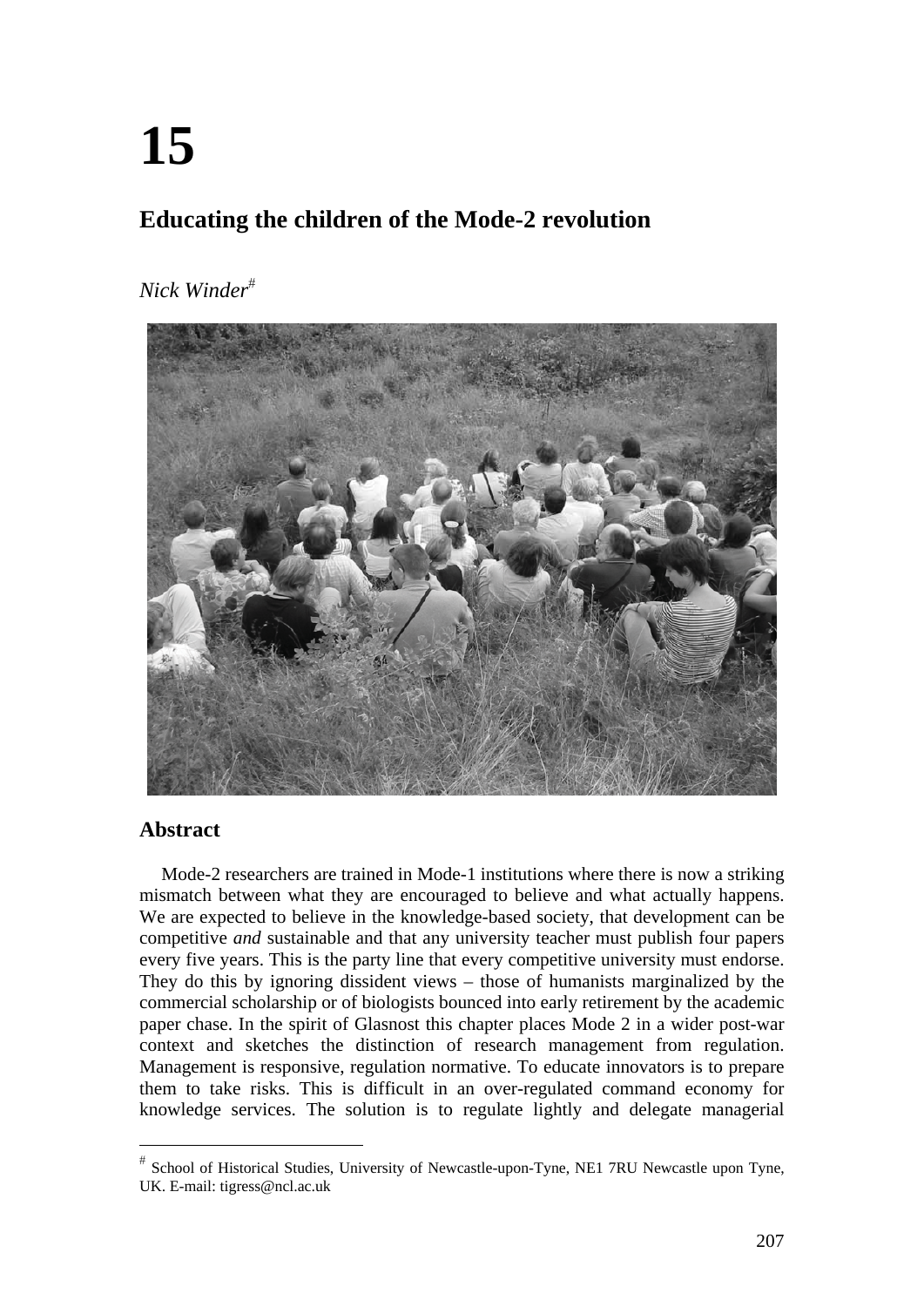responsibility as far down the institutional hierarchy as possible; encouraging people to make mistakes and learn from them while weeding out those who keep making the same type of mistake again and again. The chapter closes with practical advice for managers, regulators and students trying to develop Mode-2 skills in Mode-1 contexts.

**Keywords:** integrative research; innovation; cultural ecodynamics; Mode 2; interdisciplinarity; subsidiarity; research training; management; regulation

## **The case for Perestroika**

The universities have experienced a revolution over the last fifty years and very few people now in post can remember what they were once like. These developments, viewed on one spatial and temporal scale, can be presented as unequivocal evidence of progress and enhanced quality and, viewed on another, seem disastrous. Debates about educational standards are a case in point. Many educationalists and politicians are convinced that young people are getting cleverer. They can do things their parents and grandparents could not do. Yet researchers like me are equally convinced that undergraduates entering university today lack strategic thinking skills and the ability to synthesize.

It would be easy to present this as a debating-chamber proposition: "This house believes that educational standards are rising" and set the educational specialists to argue *pro* and the researchers to argue *con*, but this is unhelpful. Perhaps academic standards are not rising or falling, but simply changing. Set-piece debates in the media may amuse journalists and serve the interests of party politicians, but professional academics, teachers and students urgently need a consensus about what academic quality is and how to sustain it in a changing world.

We cannot use performance in standard assessment tests as quality indicators. Research projects do not fail because academics cannot write good English or solve simultaneous linear equations. These are stepping-stones to quality, not quality itself. Perhaps we should ask: "Is the process of research as fulfilling and enriching as we would like?" This question can be addressed both from the researcher's viewpoint and from that of the non-academic stakeholder (the taxpayer, perhaps). In both cases, I submit, the answer is an emphatic "No!" I will discuss the stakeholder's perspective later and will focus here on the academic's perspective.

Once upon a time a *theory* was a testable proposition and a *method* was a procedure practitioners found useful. Academics started their careers as practitioners (research assistants or demonstrators) and were not encouraged to publish or undertake advanced teaching until they had something really interesting to say. The doctorate was a jewel in the crown of a distinguished academic who, as the years went by, spent a little more time in administration or advanced teaching and a little less time in research. When they were young and flexible, academics studied and raised their children. When they were old and wise, they put their experience at the service of the rising generation. In this way the process of research was attuned to the biological cycle of growth, maturity and ageing and the roles of individual researchers were harmonized with their roles in the wider communities of which they were members.

World War II changed all that. Today *theory* is a polemic about method. Many academics start their careers as tenure-track lecturers – teaching a full load by day and trying to write papers while the children are in bed. The person who empties their office wastebaskets probably has a doctoral dissertation *in prep*. Universities now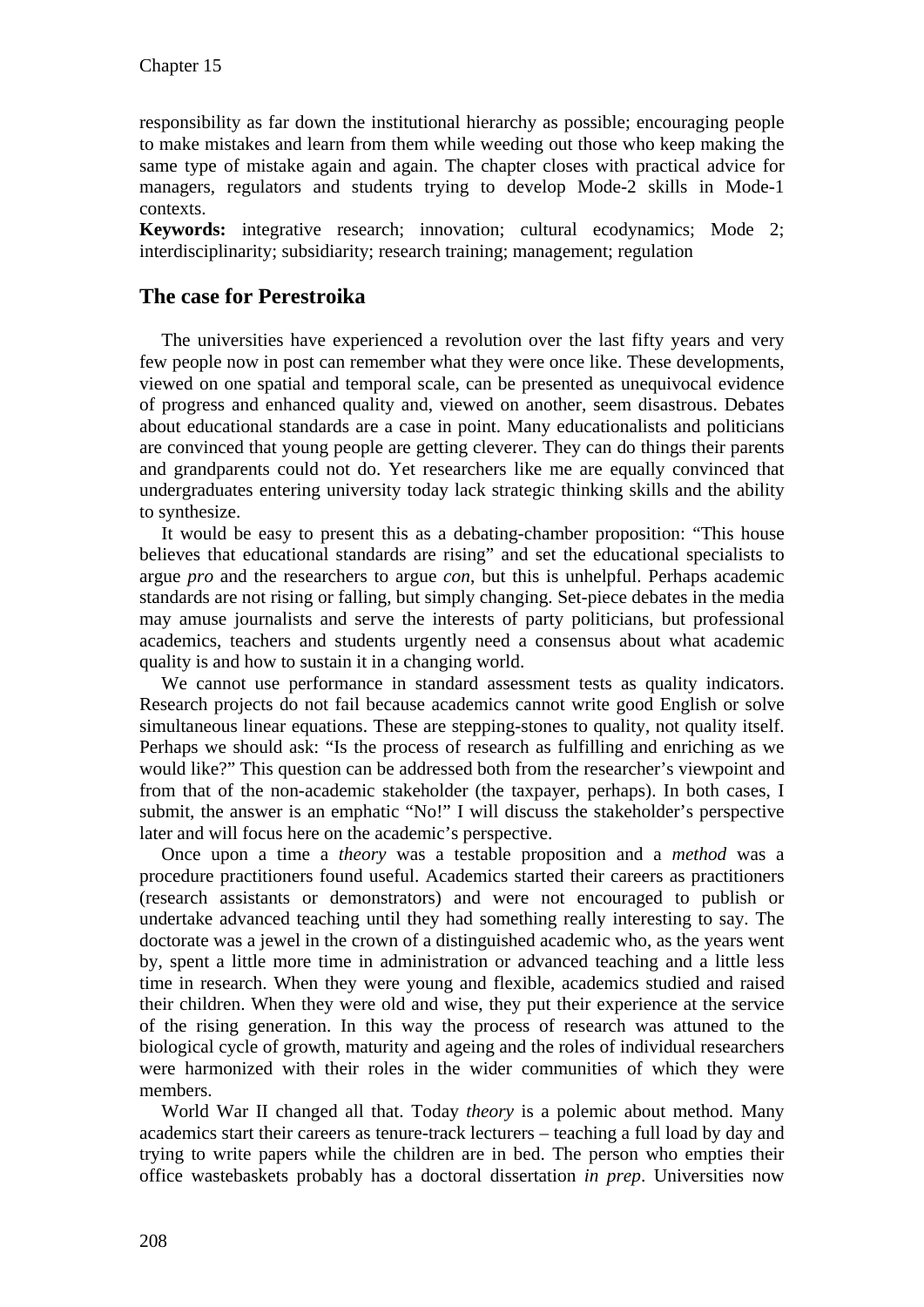house distinguished 'theoreticians' (who write about method, but seldom use it) and oafish 'practitioners' (who use method a lot, but seldom achieve distinction). Academic communities have become dysfunctional – viciously driving square pegs into round holes and round pegs into square ones. The Mode-2 revolution (Gibbons et al. 1994) is part cause and part effect, as we will see.

#### **The tension between Modes 1 and 2**

It began with the emergence of a new profession, the contract-funded academic, whose work is problem-oriented, applicable and crosses conventional disciplinary boundaries. This was the Mode-2 revolution. Mode-1 research, in contrast, was openended, usually focussed on a single discipline or problem-set. Mode 1 was the typical experience of the university-based academic in those halcyon days when the academic's life cycle and career could run in harmony.

Mode 2 work runs on projects with a start date and end date and a deliverable. Those projects refer to technology, to institutions, to policy, management, regulation and law. The work addresses and manipulates the relationship between culture and agency, belief and environment. It is not natural, but *un-natural*, i.e. humanlyconstructed processes that engage us. This is so of a group of archaeologists and Quaternary biologists trying to understand the relationship between climate and society in the Bronze Age or a group of planners and farmers trying to thrash out a policy for the management of a Bronze Age monument. Our research domain is that of *cultural ecodynamics.* Much of that work is directed across epistemic boundaries and policy-relevant.

Communities often shatter into factions identified by divergent beliefs. Epistemic factions are never politically neutral (though they often pretend to be). Valuejudgments, reality judgments and operational (or policy) judgments are autocorrelated, so issues of equity become bound up with individual beliefs. Conflicts of interest are often hidden behind a smokescreen of rhetoric about reality and common sense (Winder 2005). When, as so often happens, epistemic factions become antagonized, their ability to *innovate* (to create new knowledge that helps them respond to threats or opportunities) is compromised.

This is as true of the community of researchers as it is of any community one might name. However, when a Mode-2 research team shatters, it can easily destabilize stakeholder communities, especially those whose cultural and natural life-support systems have been compromised. Every Mode-2 researcher must know how to manage tensions within the research team. Without this skill a Mode-2 project cannot innovate or serve the needs of vulnerable stakeholders. For Mode 2, therefore, managerial skills are at once ethically indispensable and powerful research tools in their own right. However, most of us are trained in universities (Mode-1 institutions) where management is often perceived as a threat or, at best, a necessary nuisance. The lessons we learn there leave us ill-prepared for the work we do. This aggravates tensions between Mode 1 and Mode 2 and exacerbates the problem of integration.

Mode-2 research is new, but the problem of integrating Modes 1 and 2 is as old as western civilization. Although fashions may change and paradigm shifts can sweep Mode-1 communities away, Mode-1 work is sustainable. The universities actually claim to own the fields of knowledge and arrogate the right to determine who is and who is not able to practice in those knowledge domains.

This is a remarkable situation. The fields of conventional knowledge are part of the shared intellectual heritage of western society – they belong to us all. The universities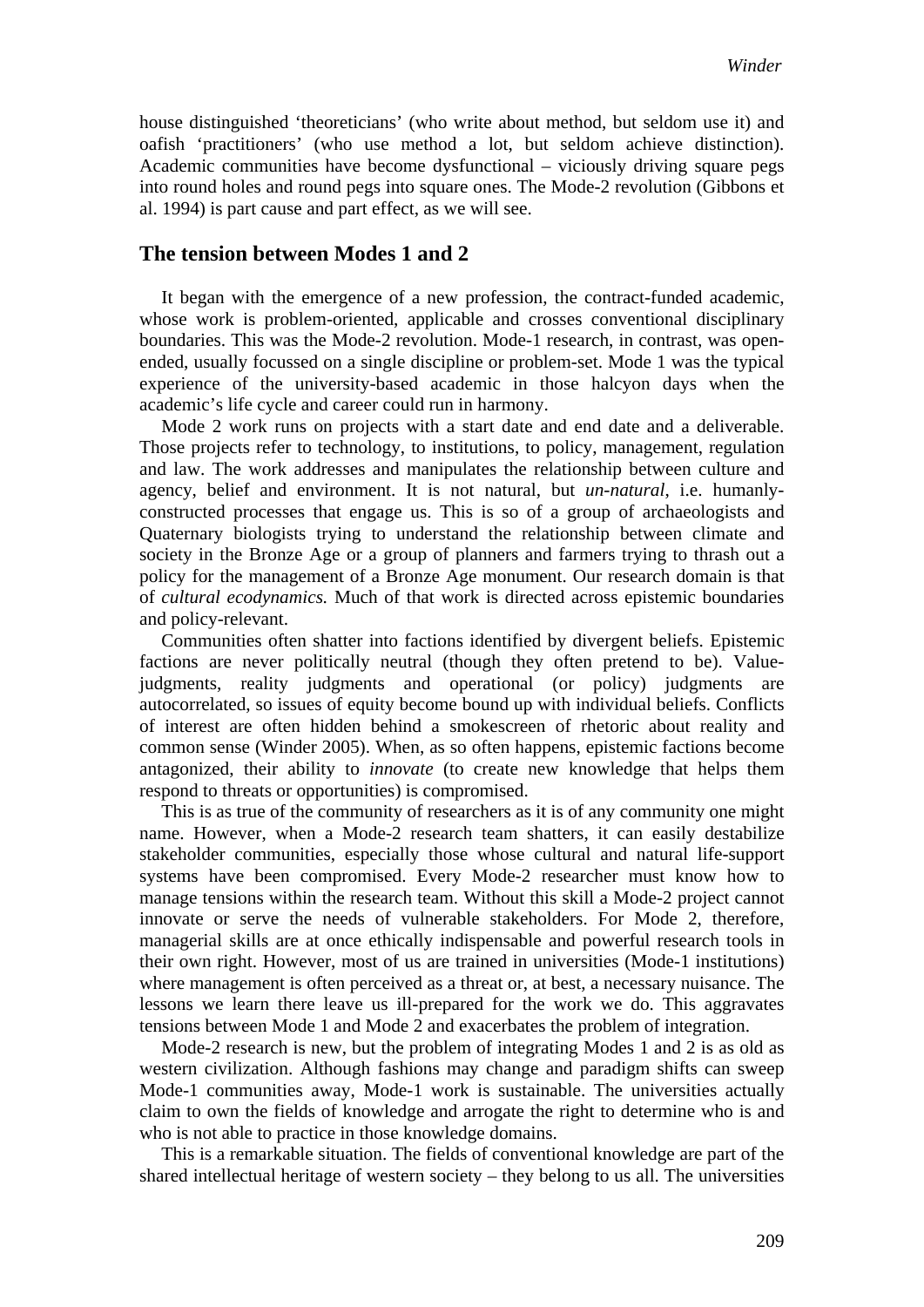too are publicly funded – they also belong to us. Yet the universities (which we subsidize through our taxes) restrict access to our own intellectual heritage. The older universities have been doing this since the twelfth century. In some cases (the training of medics, for example) one can argue that a system of accreditation is ethically necessary, but the social control and professionalization of, say, history, philosophy or pure mathematics is very difficult to justify except by appeal to custom and tradition.

The myth of the professional 'expert' even creates tensions among professional experts. Mode-1 academics often resent the incursions of Mode-2 researchers who not only challenge their beliefs, but threaten the security of their tenure. When Mode-2 researchers also bring non-academic stakeholders into the university system, the conflict of interest becomes palpable. Mode-2 research is anarchic; it threatens Mode-1 interests by undermining intellectual property rights and weakening the boundary between academe and society.

Mode-2 researchers are journeymen whose only holdings are the tools of the trade. They reject the claims of Mode-1 academics to own the fields they cultivate, take what they want without a 'by your leave' and even laugh at the beliefs and customs of sitting tenants. Innovation is threatening if you really value what you stand to lose. So Mode-2 researchers are more likely to be innovators than Mode 1 and this further antagonizes the two communities.

Innovation is rare – both in research and in commerce and it should be so. We don't need nearly as much innovation as policy makers and spin-doctors pretend, but we do need some. Mode-1 work is cool and durable, that's how it endures. Mode 2 is hot and malleable. Mode-2 researchers can forge a ploughshare and temper the metal until it is fit for service, but often have less skill in ploughing and no fields of their own. Mode-1 researchers can use our tools, reject the malformed and ill-tempered product and help us improve our work. Even if we have nothing to offer of value to you, then say so without setting the dogs on, and we gain from your experience.

Mode 1 and Mode 2 are not so different. Many Mode-2 researchers, particularly experienced practitioners, long to settle down and would be perfectly comfortable in Mode-1 settings. If there were room for us to do so, perhaps you could gain from *our* experience. Similarly, many younger Mode-1 researchers have innovative skills that are used so seldom they never really sharpen them up. They could spend a little time on the road with us – there is always work for another journeyman and much less stress if you have a safe home to go back to. Perhaps we can tweak our respective educational systems to accommodate both experiences for the good of both communities. To do this effectively, however, we need to know a little more about the historical and social antecedents of Mode-2 research and, for this, we must consider the origins of Big Science in World War II.

## **Big Science and complex systems**

Information technology, cybernetics, systems and operational research (an approach to managing industrial and commercial systems) were all rooted in developments that had begun between the wars and combined to form a new type of science in which similar methods were used to solve problems that crossed conventional disciplinary boundaries. The 'Manhattan Project' that produced the first atomic bomb is arguably the 'type specimen' of what came to be known as 'Big Science' – large, centrally funded projects, usually focussed on massive technological developments. The Apollo programme, CERN and Hubble were also Big Science projects.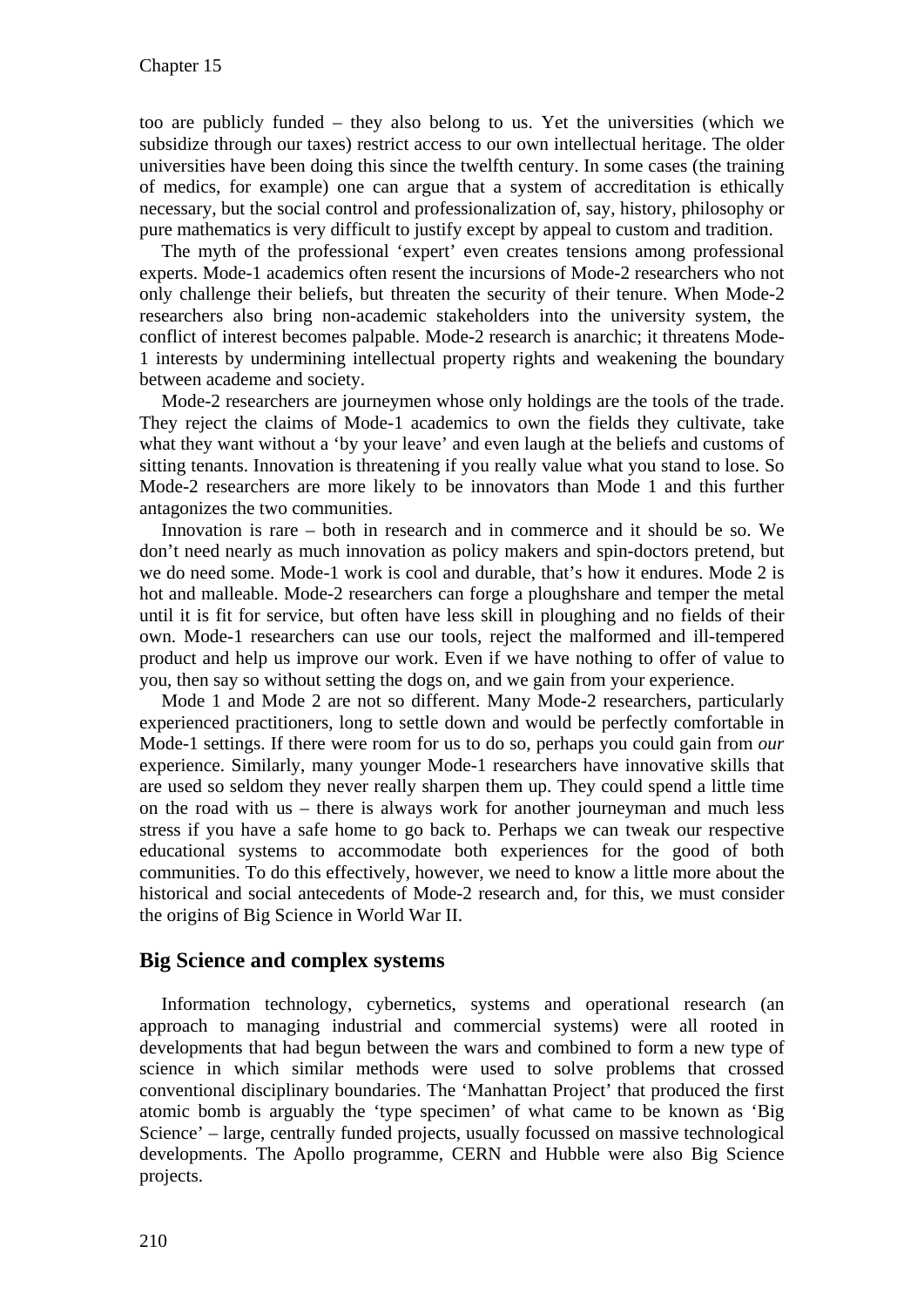Many of the mathematical methods used in Big Science were actually developed in Little Science contexts (engineering, physics, chemistry, applied biology and economics). As the pioneers of Big Science began to seek peacetime employment some speculated that these methods could be fused into an over-arching meta-science that would unite the natural sciences, life sciences and social sciences. Ludwig von Bertalanffy had called for a 'General System Theory' before World War I (Von Bertalanffy 1968). Bertalanffy's book gives what seems to me a misleading impression of unity and intellectual coherence. The systems community was rather diverse, even from the earliest days. The systems approaches described by Ashby (1956) and Boulding (1978), for example, have a very different look and feel to Bertalanffy's.

Indeed, the idea that we should move towards a natural-science approach to social behaviour is hardly new. It can easily be traced back to Auguste Comte's calls for a physics of society based on 'positive' evidence in the nineteenth century. Indeed, there always seem to be a few natural scientists convinced that, given the right data, their superior methods and training will solve problems that have hitherto defeated specialists in the field. General System Theory was sublimely arrogant, but not unprecedented.

However, General System Theory had a number of interesting attributes that gave what one might loosely call 'the systems community' an edge over other demands for an over-arching meta-discipline. Firstly, many of its exponents had seen the excesses of Stalinist science and Nazi eugenics and were willing to contemplate a model of science in which some problems were too complex to reduce to a handful of axioms and solve by deduction. Secondly, some of the methods employed, particularly digital computers and database management systems were genuinely new and it seemed natural to explore their peacetime application. Finally, economies were being rebuilt and there was spare money enough to invest in 'blue-skies' research, particularly if there was a prospect of commercial spin-off.

The foundation of IIASA (the International Institute of Applied Systems Analysis) in Vienna and a series of Cold War Big Science initiatives from the Space Race to the Strategic Defence Initiative guaranteed the survival of this new meta-discipline. General System Theory became a banner under which Big Scientists could unite without making concessions to intellectual unity. It was an idea whose time had come.

#### **The falsification of General System Theory**

The only *theory* in General System 'Theory' is that mathematical methods can be generalized to environmental science and the humanities. While many natural scientists and politicians were cheerfully treating it as an established fact, operations researchers and other systems practitioners with an interest in social dynamics were making a rather alarming discovery. In military applications and centrally funded Big Science, the purpose of a social system was well understood and this consensus imposed constraints on human behaviour that made the system manageable. Without the imperative of war-time unity or some equivalent constraint, however, social systems lack coherence and their management may be vitiated by irreconcilable conflicts of interest.

These conflicts of interest are manifest as arguments about reality, common sense and ethics. It seemed that value judgments and reality judgments were autocorrelated (Churchman 1979; Vickers 1965; see also Naess and Rothenberg 1989). Moreover, attempts to solve managerial problems using technical methods often made matters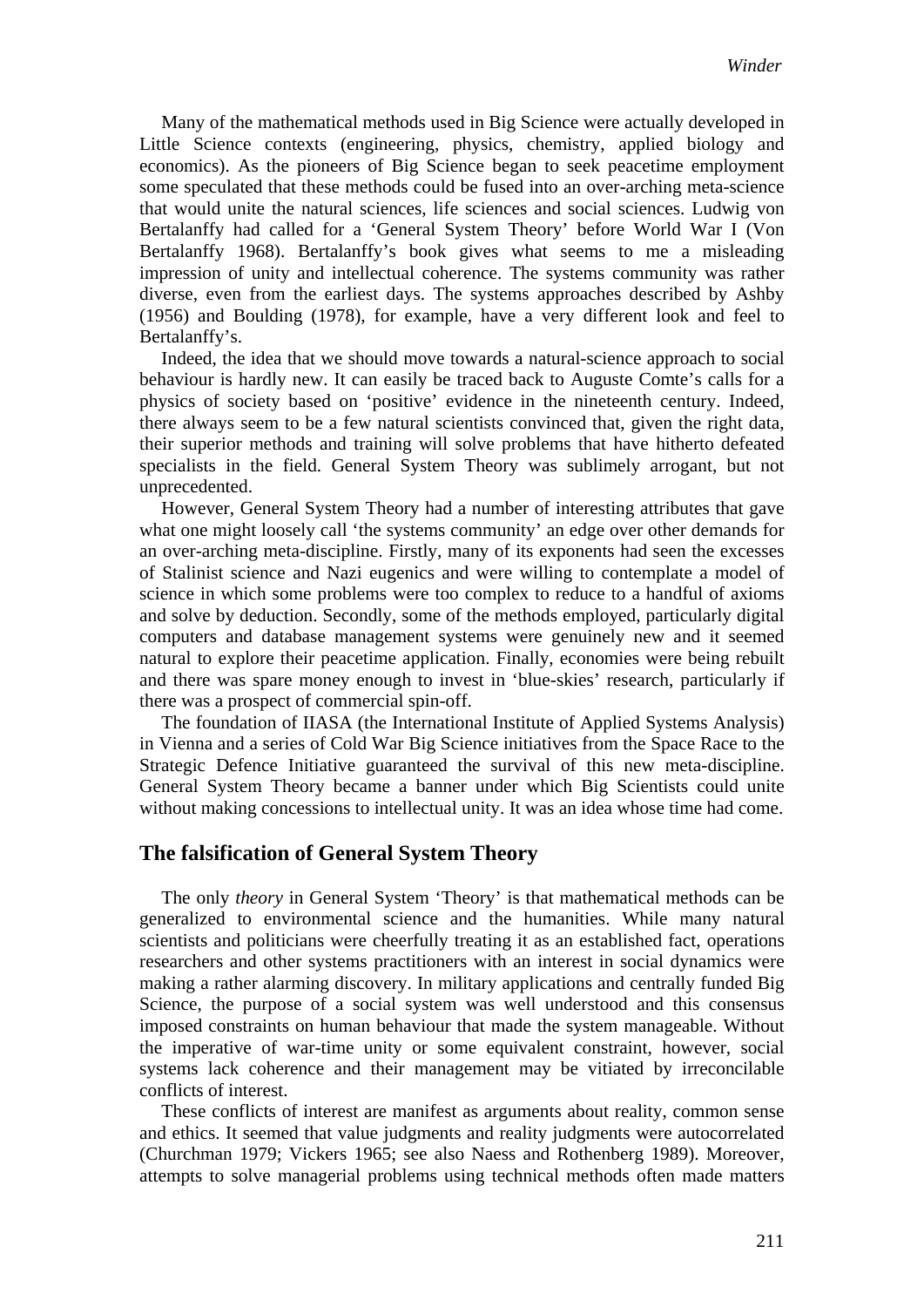worse. As Ackoff (1979) explained: "managers do not solve problems, they manage messes".

As one moves from military through commercial to anthropological studies one sees that the 'boundary judgments' we make to define interesting or policy-relevant categories co-incidentally determine who is and who is not an authentic stakeholder (Flood and Jackson 1991; Midgley, Munlo and Brown 1998; Rittel and Webber 1973). A researcher interested in 'social exclusion' and another interested in the problem of 'urban delinquency' evidently have different stakeholder communities in mind even if they are working in the same policy arena.

Soft science (the science of socially constructed systems) is difficult enough when two insider communities disagree about reality (Beer 1979; Boulding 1978; Checkland 1993; Rosenhead and Mingers 2001) but when one of those communities is socially excluded, reality judgments can be artefacts of ideology and prejudice. Terrible crimes have been committed in the name of science. Continued ethical scrutiny, not just of the practice of research, but of its unintended impacts on stakeholder communities, is imperative.

Mode-2 research is an applicable, self-referential science in which a definition constructed innocently 'for the sake of argument' can become a self-fulfilling prophecy with disastrous consequences for some stakeholders. Consequently, practitioners now accept, as a fundamental result of empirical research, that General System *Theory* – the conjecture that quantitative methods can be generalized to socionatural systems – has been refuted by empirical evidence. Mathematical methods only work for mechanistic systems, or for socio-natural systems so tightly constrained as to resist all attempts to innovate.

This discovery produced a genuine schism between hard and soft practitioners; a schism aggravated by financial conflicts of interest. Hard system practitioners were able to win Big Science money to apply quantitative methods to technical problems. Softer practitioners found it harder and many became small-scale consultants using qualitative methods to solve social problems – the Big Science community effectively marginalized them and ignored the empirical evidence they had gathered. Parallel developments in the universities, however, were handled rather differently.

## **The universities and Mode 2**

As the armies demobilised after World War II, many unorthodox students entered the universities forcing universities to expand teaching facilities to accommodate them. The students themselves were culturally diverse; their education had been unorthodox, they were willing to take risks and intolerant of humbug  $-$  a truly brilliant generation of undergraduates who took the universities by storm.

The universities did not shrink to their pre-war size after the veterans had graduated, but actually created even more places and removed barriers to entry. Babyboomers filled their places and standards undoubtedly fell. Students were able to matriculate who, before the war, would not have had a chance. This process accelerated as a Cold War spending boom built new universities and gave charters to technical colleges that allowed them to award degrees.

Soon we were over-producing graduates and governments needed to find work for them. Substantial investment in research sent some Little Science disciplines into a veritable feeding frenzy as many biologists, social scientists and humanists were able to win money to apply systemic methods in their own fields. Mode 2 really began to impact on the universities when the baby-boomers got a piece of the Big Science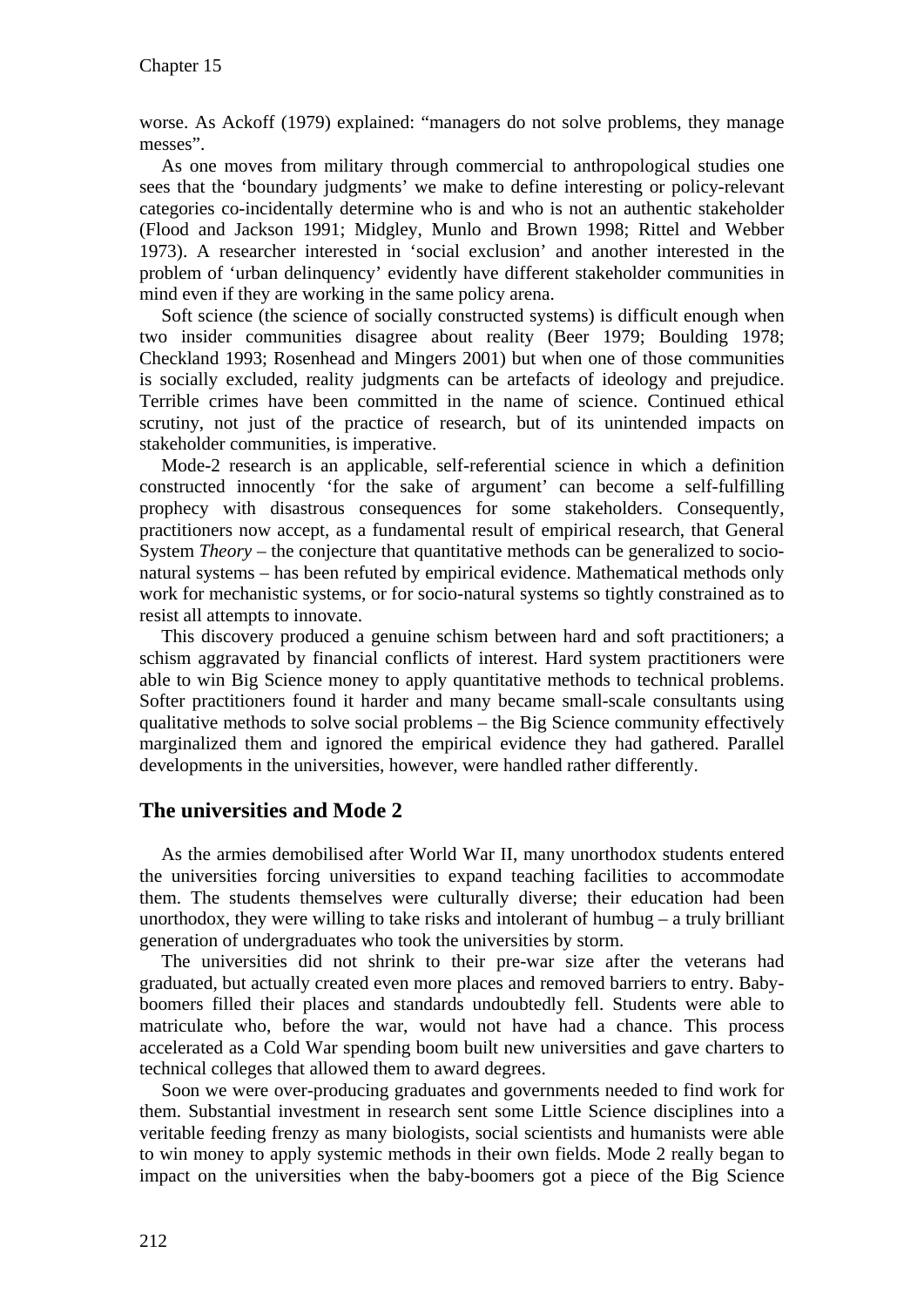action because the work they started scuffed up the boundaries between pure and applied research; Big and Little Science. Some of this research was pure scholarship and much more was policy-relevant but not policy-led.

Putative revolutions were initiated in geography, sociology, anthropology, archaeology, systematic biology and environmental science, and many of these projects were directed at the interface between the sciences and humanities. Some of it was frankly farcical. Throughout the 1960s and '70s any hard-systems guru, however innocent of case-study experience, could hold forth about the obvious advantages of the scientific approach for humanists and social scientists. Funding agencies cheered them to the echo. Ambitious baby-boomers established successful careers as the interpreters of complex systems method.

The balance between teaching and research shifted dramatically over this period and fuelled a trend towards research-led tertiary education that was sustained up to the end of the twentieth century. Academics publish more papers *per caput*, *per annum* now than ever before. This was all part of the 'information explosion', an academic paperchase that gave us the aphorism: 'publish or perish'.

Much of the research was funded through fixed-term contracts and this produced a glut of contract-funded problem solvers with no job security and a career expectancy of less than ten years. Ambitious academics avoided these contracts by competing for a few figurehead roles. The academic community gradually became accustomed to this and students learned almost subliminally that contracting was a lower status activity than that of a tenured academic. Universities closed ranks and revised the boundaries of 'reputable scholarship' to drive contractors beyond the pale. Contractors became second-class academics.

Much of the early investment was in data-rich case studies intended to generalize hard-system method to the humanities and life sciences. Many of these databases are still unpublished forty years later. Part of the problem was inept database design (Winder 1997), but that was not the whole story. The baby-boomers also discovered that system method did not generalize. Sadly, instead of announcing this as an empirical result, most took the money and kept quiet. This was no more than an error of judgment – probably motivated by a desire to protect contractors from the stigma of public failure – but it left them vulnerable to public denunciation.

#### **Science is like selling soap**

Funding agencies were pathetically ill-equipped to sort the wheat from the chaff and, although the funding stream was sustained into the later 1970s, the promise of novelty eventually became more important than the quality of the work. As the archaeologist Eric Higgs (my doctoral supervisor's doctoral supervisor) used to joke, science was like selling soap.

A form of semantic inflation kicked in. Methodology became redundant because every methodologist claimed to be a theoretician. System theory, for example, is not a theory at all but the comparative study of system methods. Few people talk about method any more, if we must describe a new method we call it a 'new methodology' – as though a new species of beetle is 'an entomology'.

It was fifteen years before funding bodies accepted that the number of useful case studies was too small to justify the level of investment. No sooner had the plug been pulled on the first wave of projects than chaos theory came along. Chaos theory (now called 'organization theory') was another damp squib. After twenty years of wellfunded research and hundreds of popular books about fractals and strange attractors,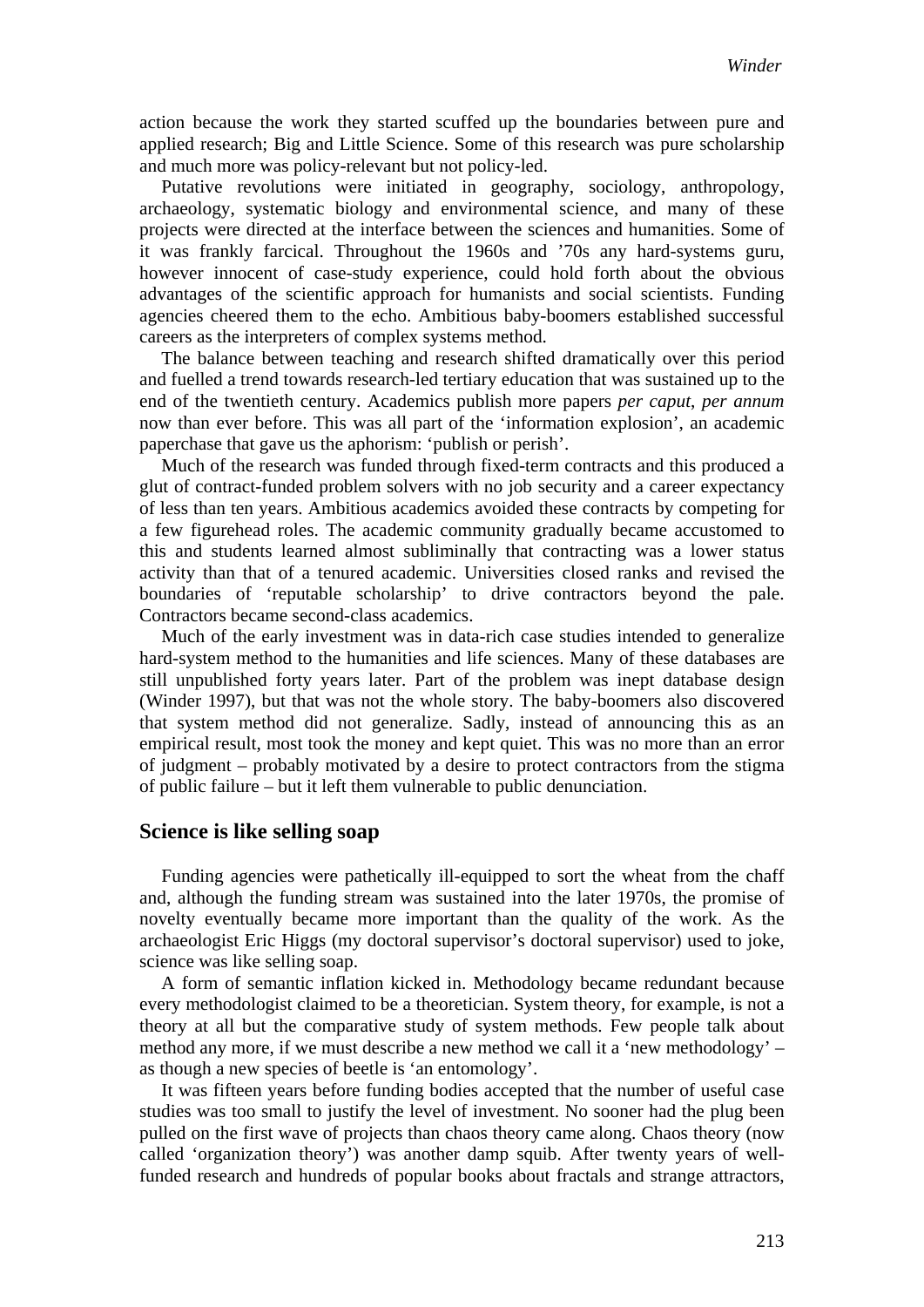everyone now knows that there never was a coherent theory of chaotic systems and the theory of non-linear dynamical systems, while occasionally providing useful insights is astonishingly difficult to apply to ecological and social systems. The principal impact of these 'revolutions' on mainstream humanistic and social-science research was jargon. Where once we were merely confused, now we speak of the 'non-linearity of socio-natural systems' to show we are confused on a higher level.

By the late 1970s most of the classically trained humanists of the '50s had retired. Many of their places had been filled by systems thinkers who had publicly committed themselves to hard-systems approaches and by deconstructionists equally convinced these methods had nothing to offer. A decade or so later these two communities (and their students) were still locked in pseudo-gladiatorial combat while the rest tried to clean up the mess and complete a few case studies.

At the heart of this fiasco was a breakdown of communications. Many 'postmodernists' recognized that later modern science could not handle socio-natural complexity. The reason physicists win prizes, they argued, was that God gave them all the easy problems. They also realized that financial and professional conflicts of interest had not been handled well. For every systems wizard winning distinction, dozens of practitioners and more conventional scholars had fallen by the wayside. The natural resentment and bickering that followed soon degenerated into name-calling. Things got worse as the recessions of the '70s and '80s started to bite and governments were bounced into action.

## **Recession and entrenchment**

European governments were initially pleased by the growth of the educational sector, which reduced unemployment statistics, satisfied demands for open access to education and promised economic spin-off. Many even became worried about the 'brain drain' and tried to create incentives that would prevent researchers moving out of Europe. It started to go sour with the student unrest of the late 1960s as the postwar boom began to falter. The emergence of a highly educated class of anarchic thinkers became a threat. The new universities had to be tamed. Soon the recessions of the early '70s and '80s focussed attention on disappointing rates of commercial spin-off.

Governments responded by tightening standards of audit and creating contracts for researchers that allowed them to work but required them to waive their statutory rights and severance benefits. The darkest days were probably the late '80s. During this period I worked on some contracts that allowed me to gather data and write reports, but forbade me to any 'research' on the data. Among my colleagues were some who received enhanced unemployment benefits to work on fixed-term contracts, but were required to be unemployed for six months before they were 'eligible' to take another contract.

These circumstances seem to have been designed to force Mode-2 researchers out of the system. Yet waivered contractors were doing 80% of the research in many universities. The universities stood to lose substantial income, both in direct revenue and in loss of supplementary funding from research assessment audits. So they redoubled their efforts to meet audit criteria. Contractors were highly committed to the work too and found ways of working round the rules (moving from one country to another to cash in on local opportunities, for example). Governments and regulators changed the audit criteria to block up loopholes and handled the resulting chaos as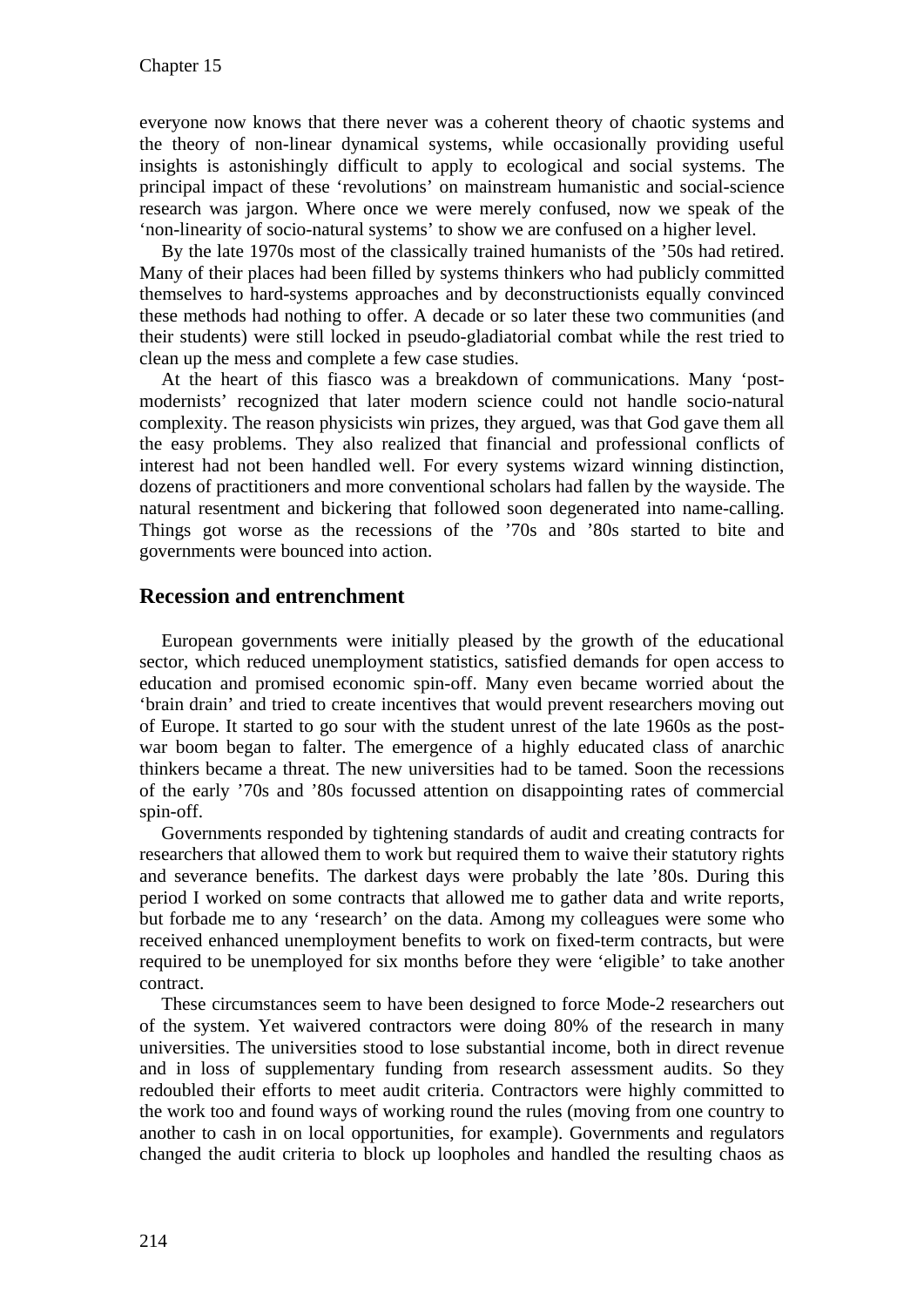well as they could. That is how the academic life-cycle lost touch with fundamental biological constraints.

One of the strategies governments used was to turn technical colleges into pseudouniversities. This was part of a bid to counter the brain drain by giving the technical professions the same status as the liberal arts. Initially, neighbouring universities accredited the degrees awarded by the colleges, but later many colleges were granted charters and became universities in their own right. Students began to enter these 'universities' who would once have taken traditional apprenticeships. Apprenticeships themselves were implicitly devalued and eventually disappeared, creating a chronic skills shortage in many sectors. Governments began to invest even more in 'training'; costs rose and standards fell.

One of the ironic effects of this was to shift our understanding of what it was to innovate. In academic language (and common usage) it means the development of new conceptual structures and techniques. However, in the language of government regulators, 'innovation' means commercial spin-off. Innovation was a good thing and universities were expected to innovate continually. This was a remarkable reversal. Whereas mediaeval universities committed to innovation defended themselves from the charge of heresy by claiming they were re-discovering timeless truths, post-war inquisitors were more likely to accuse scholars of failing to innovate. Academics defended themselves by shifting the definitions of words too. Of course, we are really 'innovating' all the time – look at the number of papers we are publishing.

Make no mistake, we were publishing quite a lot, but as research activity increased, the impact of any single project on society as a whole was naturally lessened. As the number of papers hitting the library shelves exploded, the likelihood you will find the jewel you seek diminished. Academics published more papers sooner, so quality fell too – there were fewer jewels in proportion to total output than there once were.

Professional academics who prospered in this environment were those who degraded the distinction of innovative from normative work, wrote impenetrable prose and marketed every piddling change of emphasis as an earth-shattering revolution. This nonsense took the heat out of political conflict between universities and regulators but it also made it much harder to explain the simplicity, generality and antiquity of great ideas (Winder 2005, Section 1).

Recent academic literature on post-modernism, post-feminism, new archaeology, new geography, new systematics, post-structuralism and the rest, the silly marketing speak of Big Science and the changing demands of funding agencies, are perfectly rational responses to the unsustainable command economy for knowledge that demands endless innovation without any clear indication of what innovation is, why we might want so much of it and whether it is actually possible to innovate all the time.

Perhaps more seriously, schoolchildren and undergraduates began to reject the party line and many abandoned the natural sciences altogether. This was the age of the 'post-modern revolution'. All human action was a text that had to be deconstructed. No text could ever be fully understood by its readers, so human action was irreducibly arcane. Every attempt to categorize was an exercise in control (this is undoubtedly true, by the way) and every attempt to control was 'hegemony'. When your life is falling apart, the only ethically acceptable course of action is to lie back and think of hermeneutics.

I am being a little unfair here, but not very. Post-modernists, in general, have a lively understanding of the ethical problems of Mode 2. They are also absolutely right, in my opinion, to criticize hard-science colleagues for managing economic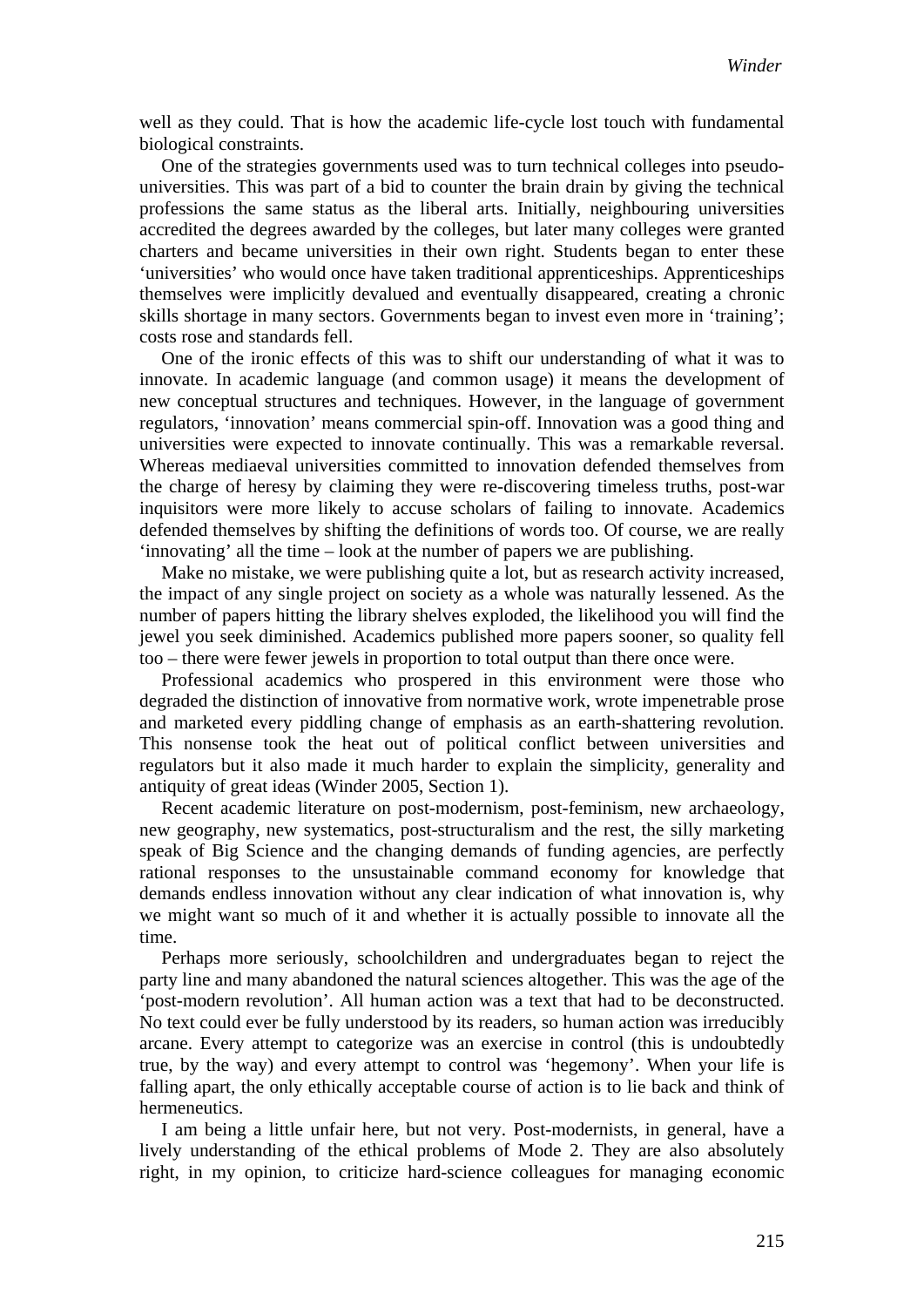conflicts of interest badly. A great deal of post-modern case-study work is excellent, but post-modern polemic is unscholarly and divisive. The idea that science is a quest for socially constructed knowledge is hardly new. William of Ockham argued this in the fourteenth century. Moreover, it is not post- (or even 'anti'-) modernism. Fifteenth-century theologians in Northern Europe had to choose between the 'ancients' and the 'moderns'. Ockham was a modernist; I am a modernist; what these neo-modernists call 'modernity' is dogmatic social engineering.

The post-modern backlash filled the new universities with historians, hairdressers and accountants. Politicians committed to the social engineering programme were naturally dismayed and began to look for a cause. It could not possibly be that they had lost their way and were now throwing good money after bad. Soon the elementary schools were being audited in a desperate attempt to buck the anti-science backlash. Students now enter university with better grades than ever before, but it takes a year longer to prepare them for research than it did twenty years ago.

These *ad hoc* reforms created a central, 'command economy' for knowledge services in Europe. Some of this was funded nationally and yet more by supranational agencies. Measures to promote 'innovation' and curb costs began to pull in different directions. Governments found themselves driving the knowledge economy with one foot on the accelerator and the other on the brake. This imposed severe stresses on the universities because they had to train academics to work in two very different research settings. To do this effectively they had to be active in both.

Mode-1 business (teaching and scholarship) tends to be focussed in a single (often very narrow) discipline. A large proportion of the costs are fixed, the business cycle is slow, job security good and profits are low. Mode-2 business, however, is handled by institutional consortia and demands multi-disciplinary input. It has a rapid business cycle, variable costs and lousy job security. Mode-2 business can make a handsome profit or go bust and, because it is critically dependent on a few, highly motivated individuals, may do both within the space of a single decade. Few institutions can accommodate both business cycles successfully.

Over the last forty years the cost of education has increased dramatically. The benefits have been eroded. Graduate unemployment has been a problem from the mid '70s onwards and post-doctoral unemployment took off in the '80s. The twentieth century 'information explosion' is not, as the bean-counters pretend, evidence of unstoppable progress, but of an over-regulated command economy for knowledge services that has gradually paralysed the knowledge sector.

### **Balancing regulation and management**

It is always useful to know how we got into the state we are in because that knowledge helps us to make a distinction. Some policies have consequences that were fully foreseen and accepted by the policy maker. Genocide and ethnic cleansing are cases in point. Here it is reasonable to argue that we are dealing with vicious intent. However, in many cases vicious policies originate as unforeseen consequences of earlier initiatives. For example, many historians believe that the Treaty of Versailles in 1918 created an environment in which the German economy was so paralysed it was bound to collapse, allowing political extremists to win popular support. Vicious policies often ride pillion on earlier interventions.

You can seldom undo a vicious policy simply by reversing the course of history and un-making those mistakes because the experience of those policies has changed people's attitudes. This was true on the hideous scale of world wars and genocide and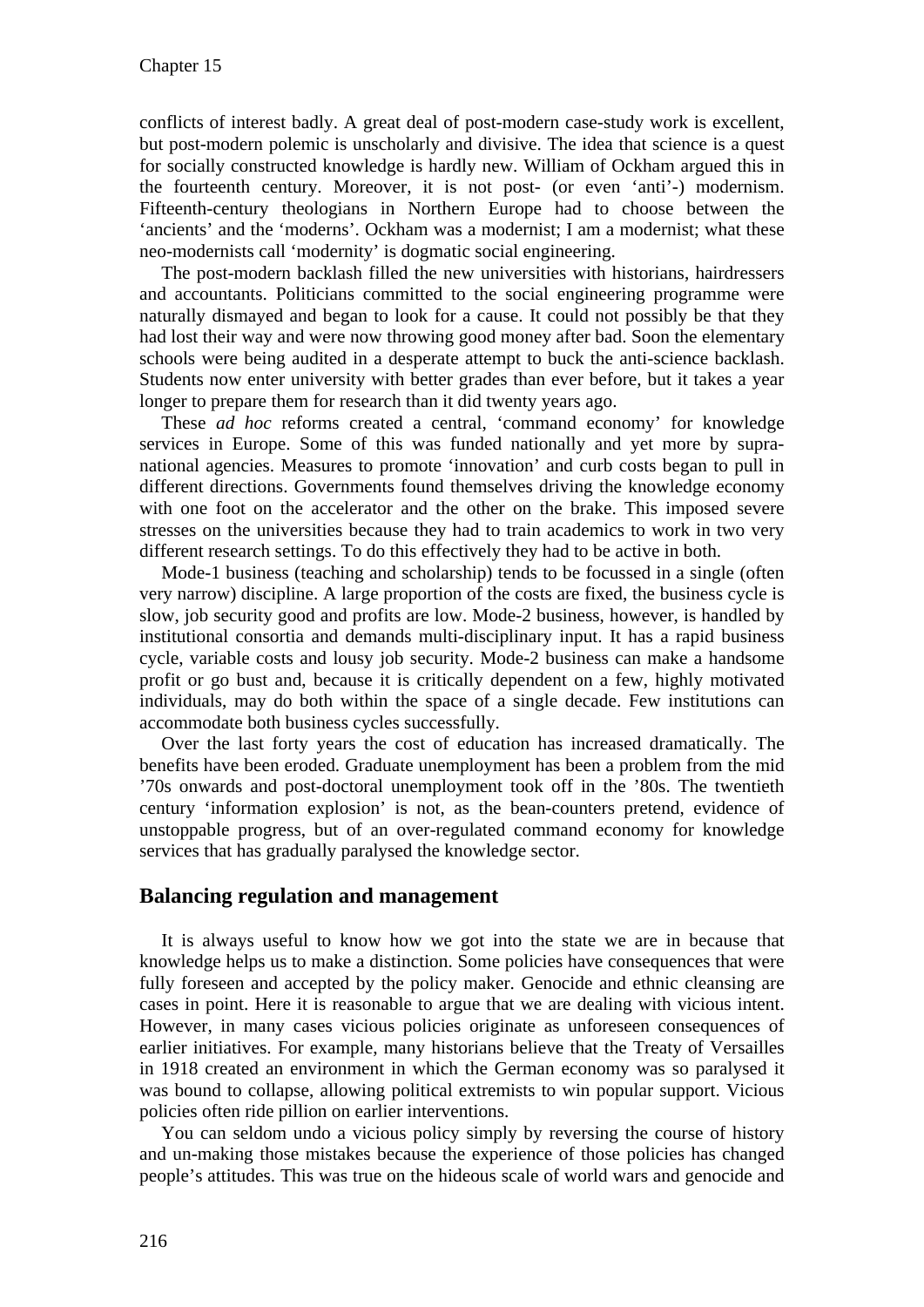is also so in the regulation of institutions. You cannot un-make bad decisions but must simply make new decisions that respond to the new situation. However, you can improve the likelihood of a happy outcome if you can stop demonizing those who made the mistake and start negotiating an exit strategy. That is what the study of history is for, in my view.

We are now at a stage in my chapter when we can start thinking about possible exit strategies for Mode 2 and, for this, we need to use some words in a rather precise way. In particular, I want to tighten up the way we use the words 'management' and 'regulation'. Every institution is Janus-headed. One face points outwards, participating in debate that sets its policy environment. The other points inwards and is responsible for executive action. The extrovert competence is a *regulator* accountable to external stakeholders (shareholders, funding agencies and those who consume the goods and services it produces). The introvert competence is project *management* responsible for the timely, lawful, efficient delivery of those products. The regulator sets norms that constrain the manager. The manager protects the institution from sanction by respecting those norms while helping it to meet its contractual and commercial targets.

In situations where regulation is weak, managers have complete freedom of action. The result is a permissive, or *laissez-faire* environment in which managerial expedient has a priority over ethics and law. The nineteenth century was the heyday of *laissezfaire*, a time when the accumulation of private capital and the laws of supply and demand took priority over the interests of the weak and socially excluded. In situations where regulation is strong, however, the demand economy is replaced by a centralized *command economy.* Managers are not only set targets by the regulator, but told how to meet those targets. Command economies are less capable of innovation and inclined to stagnate.

Between these extremes are *mixed economies* in which managers have some latitude of movement and so can respond to market forces, threats and opportunities, but regulators set policy norms that fix ethical and legal limits within which institutions must operate. In a sector that is over-regulated, managerial 'wriggle room' is destroyed and the scope for innovation is severely curtailed. In a sector that is under-regulated the gap between the weakest and strongest members of society is allowed to widen. In extreme cases people are allowed to die or even enslaved.

#### **Regulation and management in Mode 2**

The contracts on which Mode-2 projects run are drawn up between employers and funding agencies in respect of intellectual property. Researchers are effectively technicians with no financial stake in those products. Our employers own and can trade in the knowledge we create. If the authors of a research proposal also receive a salary they may even be forbidden to claim authorship and have to find a surrogate 'author' to front their own work and, in effect, to take credit for their creative effort. Yet the products of integrative research are usually ideas – technically outside the intellectual property legislation, though the distinction has not been tested well enough to give contractors a defensible stakeholding in their own work. Intellectual authority and the dissemination of ideas are prerequisites of a successful research career. Yet it is almost impossible to distinguish intellectual property from intellectual authority and this creates damaging conflicts of interest between Mode-2 researchers and their employers.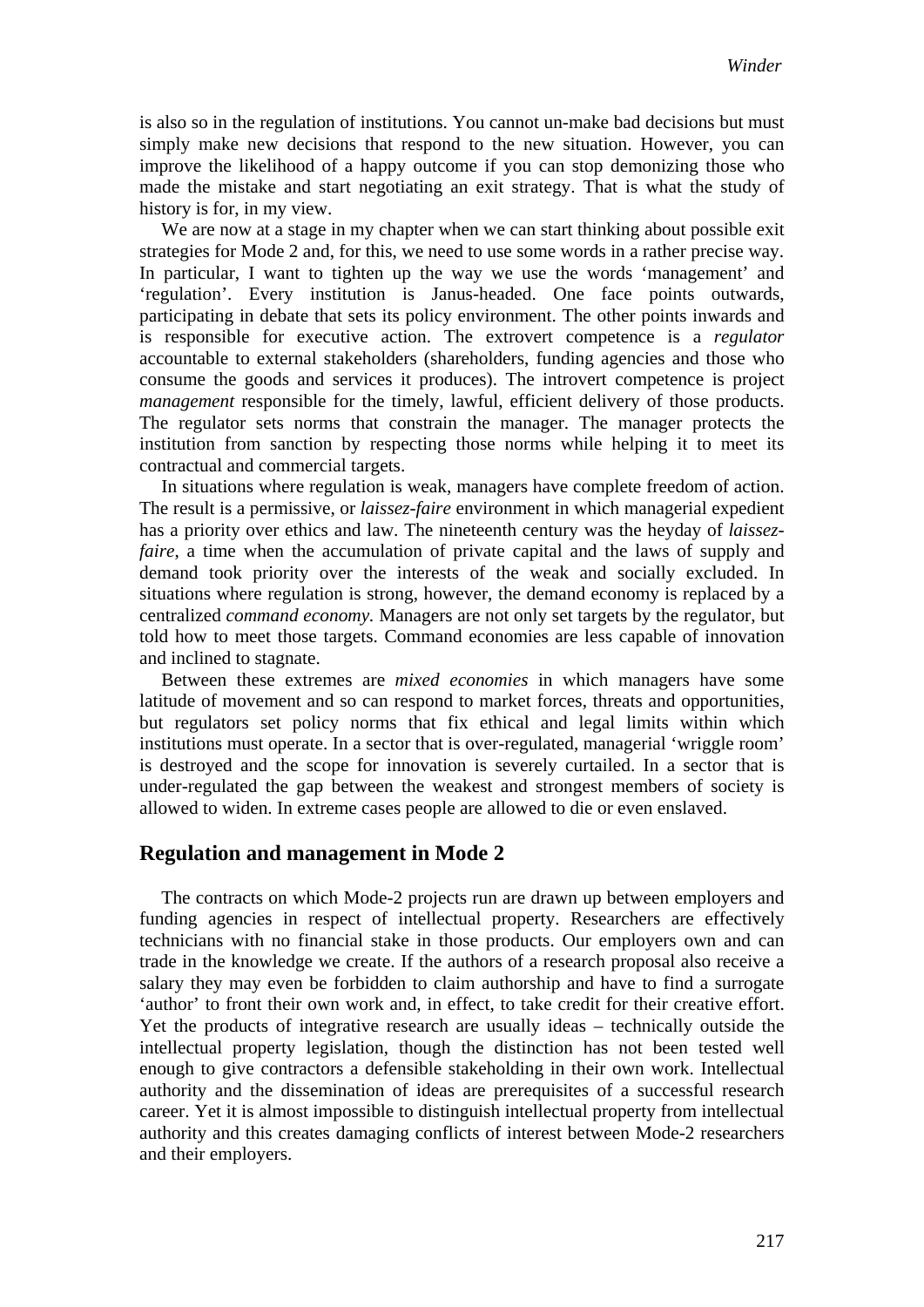Unsurprisingly, many researchers resent this bind, especially if their contracts are insecure. Research institutions are often inept and sometimes downright unethical. There have even been occasions when the contractor who wrote a successful research bid was not offered renewal of contract and the budget devolved to the sleeping partner. This leads to a skills haemorrhage among contractors which, coupled with pressure to reduce costs by shedding the most expensive (and experienced) personnel, drives chronic over-delegation. Tasks requiring professional judgment and experience are commonly handed to PhD students, many of whom have been hamstrung by new undergraduate programmes.

We cannot blame the students for this. The best of our contemporary student input (those we recruit onto doctoral programmes) are as good as we have ever seen. Indeed, even the worst have usually had educational opportunities unprecedented in the history of western society. The problem is caused by inept regulation. Courses are often reduced to short modules and regulators require that desired 'learning outcomes' be formally specified and audited. The ability to integrate what has been learned in one module with that learned in another is impossible to objectify, so strategicthinking skills are often neglected.

Universities have become forcing-houses of conventional knowledge and are now very good at it. Early-stage researchers know a great deal (and have certificates to prove it) but are poorly prepared for the transition from student to early-stage researcher. They are like cooks who know how to prepare every dish needed for the feast, but have never tried to prepare all those dishes simultaneously and bring them to the table at once.

Part of the problem is that we no longer distinguish skills transfer from technology transfer. Technical knowledge consists, for the most part, of 'know how' and 'know why'. It is very important. However, powering up a computer, launching a GIS and completing a classroom exercise is not a skill, but a technique. Skills are developed by constant application and observation of techniques. They involve the embodied knowledge or *praxis* that is the hallmark of a skilled artisan. It hardly matters whether you are learning to build a dry-stone wall, play a musical instrument or create new knowledge – it takes about seven years dedicated practice to develop a non-trivial skill.

It is hardly surprising, then, that early-stage researchers often quit after their first baptism of fire. They have been given a lot of technical knowledge and then thrown into a situation that demands praxis. Even very gifted people begin to doubt their abilities in these circumstances and this makes them neurotic. When they quit the problem of over-delegation is aggravated.

So we are locked into a vicious spiral in which every contractor needs a personal exit strategy. Many develop a mental picture of the epistemic communities to which they owe primary allegiance. They usually have family commitments too. Though the products of research may be bought and sold, these unacknowledged stakeholders exert a strong influence on the research process. Regulators must work round these conflicts, but managers work with them. The trick is to foster a blame-free environment that encourages people to experiment with new ideas, to take risks and learn from mistakes. One must also understand and facilitate personal exit strategies. Contracts fail if goodwill and confidence collapse. It is wise to know whether people want to find a new adventure or more stability and help them achieve this before they burn out in their current post.

Regulatory bodies sometimes contain people who are also required to manage. Those who combine both roles well have substantial experience as contractors and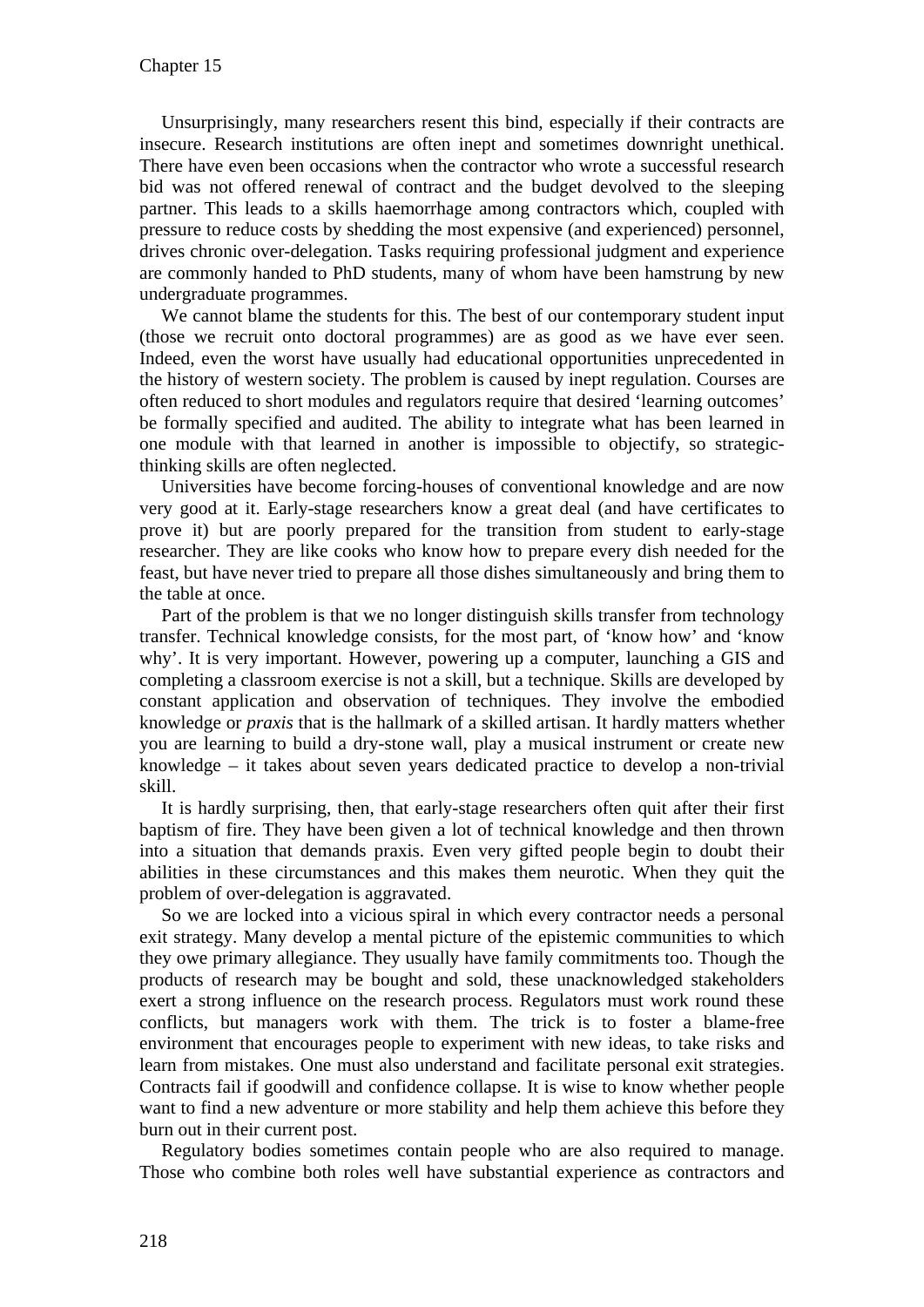remember which role they are playing at a given time. Failure to insulate the team from the concerns of regulators, or to understand the executive process, is very disruptive. It is like hiring contractors to paint a house blue and stopping them half way to ask whether pink would be more popular with the neighbours, or if they would prefer to throw the brushes away and put paint on with a pointed stick.

However, there are limits beyond which even the most enlightened regulator cannot go. Policy-relevant research has ethical implications that must be monitored. It is expensive and often funded by agencies that are constitutionally obliged to audit quality and value for money. A balance must be struck that reconciles the needs of managers to the demand for proper scrutiny and audit. However, many institutions are simply too sick to find that balance. As a Mode-2 researcher, you need to be able to spot those institutions and avoid them.

#### **Spotting a sick institution**

For a few years in the mid '70s I worked as a quality controller checking and rejecting sub-standard product. One morning, over a hard-boiled egg and a cup of instant, my line manager told me about 'quality assurance'. The idea, he said, was to prevent goods of inferior quality ever being produced. If you get it right first time, every time, you don't need quality control at all. I nearly choked on my egg. Our factory was going bust very slowly. Staff could be laid off at a moment's notice and re-hired for a few days next month, some were almost murderously angry, health and safety standards were abysmal and here was this man talking about investing in quality. Had he dared mention this idea on the factory floor, he would probably have been lynched.

What my friend was talking about was *quality regulation*. It is a method that can be applied to any business. It can even be applied to a university or a Mode-2 research project. The regulator negotiates protocols or norms that describe the *process* by which the (extrovert) quality of a good or service can be assured. There is always a stakeholder community. If the work is publicly funded, for example, the funding agency is a stakeholder. If the work has pure academic value, academic peers are also stakeholders and their wishes must be considered. If the work is applied, there may be residents, pressure groups and NGOs to consider too. The regulator serves those stakeholder interests by negotiating ways of doing the job that meet their needs.

The focus of regulation is probably the clearest indicator of institutional health we can have. This is so in purely commercial settings and in publicly funded research. If the focus of regulation is on minimizing costs and maximizing profits, or on meeting statutory obligations and building an 'audit trail', the institution is sick and you should look elsewhere for work. If, however, the focus of regulation is on quality  $-$  if regulators see themselves as facilitators rather than as blockers, the institution is probably in good shape. If morale among your prospective colleagues is also high, that's the clincher. You have found a really good place to work.

Sick institutions often run on poor information and you can spot them quite easily. Regulators often preside over a community of ill-informed bean-counters and boxtickers who do not know what the rules are. You will encounter a folk culture of myths and fairy tales about industrial-relations law, health and safety, statutory regulation and so on. A lot of this comes from newspaper stories and gossip.

Do not imagine you can ignore this nonsense, even if the regulator is sympathetic. The regulator and administrator are usually playing the old interrogator's game of 'good cop, bad cop'. The administrator, of course, is the bad cop punishing you with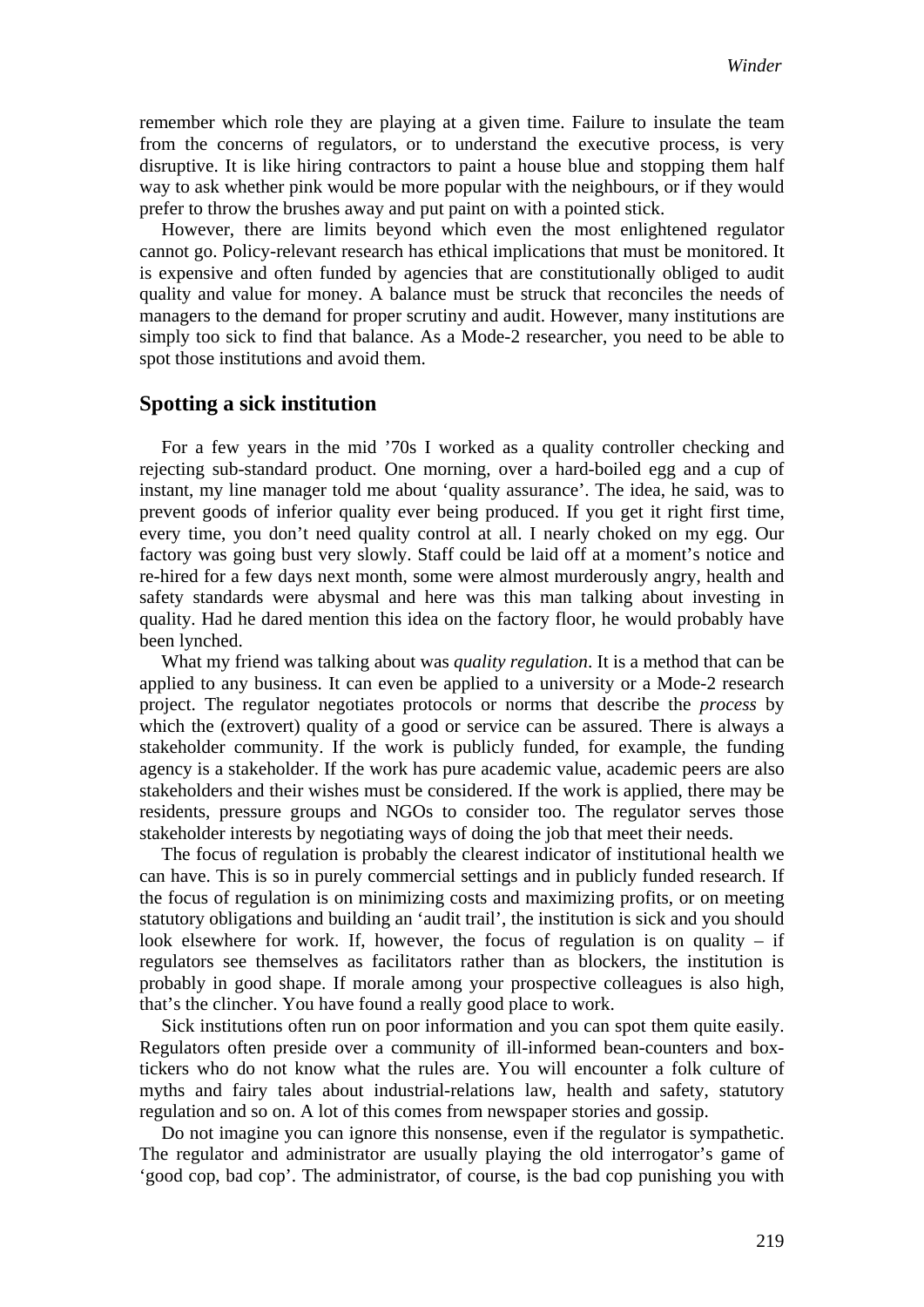paperwork and blocking every innovation. The regulator (good cop) sympathizes, but rules are rules and the administrator is the expert here … If the administrator tells the regulator that the business you bring in operates at a loss or the reforms you advocate are unlawful, the regulator has to accept that. Surely, you understand? The regulator's hands are tied. Perhaps if you …

Do not waste time explaining that the 'unprofitable business' helps sustain market share and should be funded from externalities, or that the administrator is ill-informed and vicious. Everybody knows that. The good cop and the bad cop are working together, after all.

Escaping from sick institutions is good, but avoiding capture better. If you are offered work by an institution that has weak regulators, strong administrators and ineffective quality assurance procedures, make sure you get a really good deal and check your own exit strategy before you sign anything.

## **Innovation and research**

Suppose you have found a really healthy institution  $-$  one that regulates quality effectively, is well-informed and open. Your next question should be: is this place innovation-friendly? You answer that question by looking at the balance between innovation and regulation. A healthy institution always has a policy in respect of policy *regulation*, but regulation is normative and actually fixes procedures in a way that makes it difficult to innovate. Indeed, most institutions, even academic institutions, *do not innovate*.

A lot of excellent research, both in Mode 1 and Mode 2, is normative. Researchers gather and synthesize information and make it available to stakeholders. I know this to be so, because I have done quite a lot of it. Innovative research is uncommon and, in my view, should be uncommon. Innovative research is like prospecting for new mineral deposits, normative research exploits the ones we have already found. If we over-resource innovation, conceptual models change so fast that we never get to exploit the knowledge we have created. Balance is the key. We (governments and stakeholders) undervalue normative research at our peril.

An institution with a good quality regulation strategy can be managed very cheaply. You need a few strategic thinkers to scout for new opportunities. The norms on which quality is regulated must be monitored and revised occasionally, but continual innovation is disruptive. If you know what an institution is supposed to do, then regulate it well, delegate what little management is required to a safe pair of hands and let it run. Almost every Mode-1 institution I have worked with and a great many Mode-2 institutions seldom innovate. Indeed, the reason some European universities have been around since the mediaeval period is that they are wellregulated and stable. They have been able to accommodate changing patterns of demand simply by making minor adjustments to their quality regulation strategy.

In an innovative institution, however, getting it right first time every time can be a disaster. You need an effective *quality management* strategy that allows people to make mistakes creatively and learn from them. Although a quality regulator need not be an innovator, a quality manager must have a track record in innovation. Innovative institutions are critically dependent on highly mobile actors – innovators who are constantly at risk of getting tired and going stale. Those who are smart and lucky maintain their energy by moving from one job to another. Those who are less smart or unlucky burn out in post. Consequently, an innovative institution is inherently unsustainable.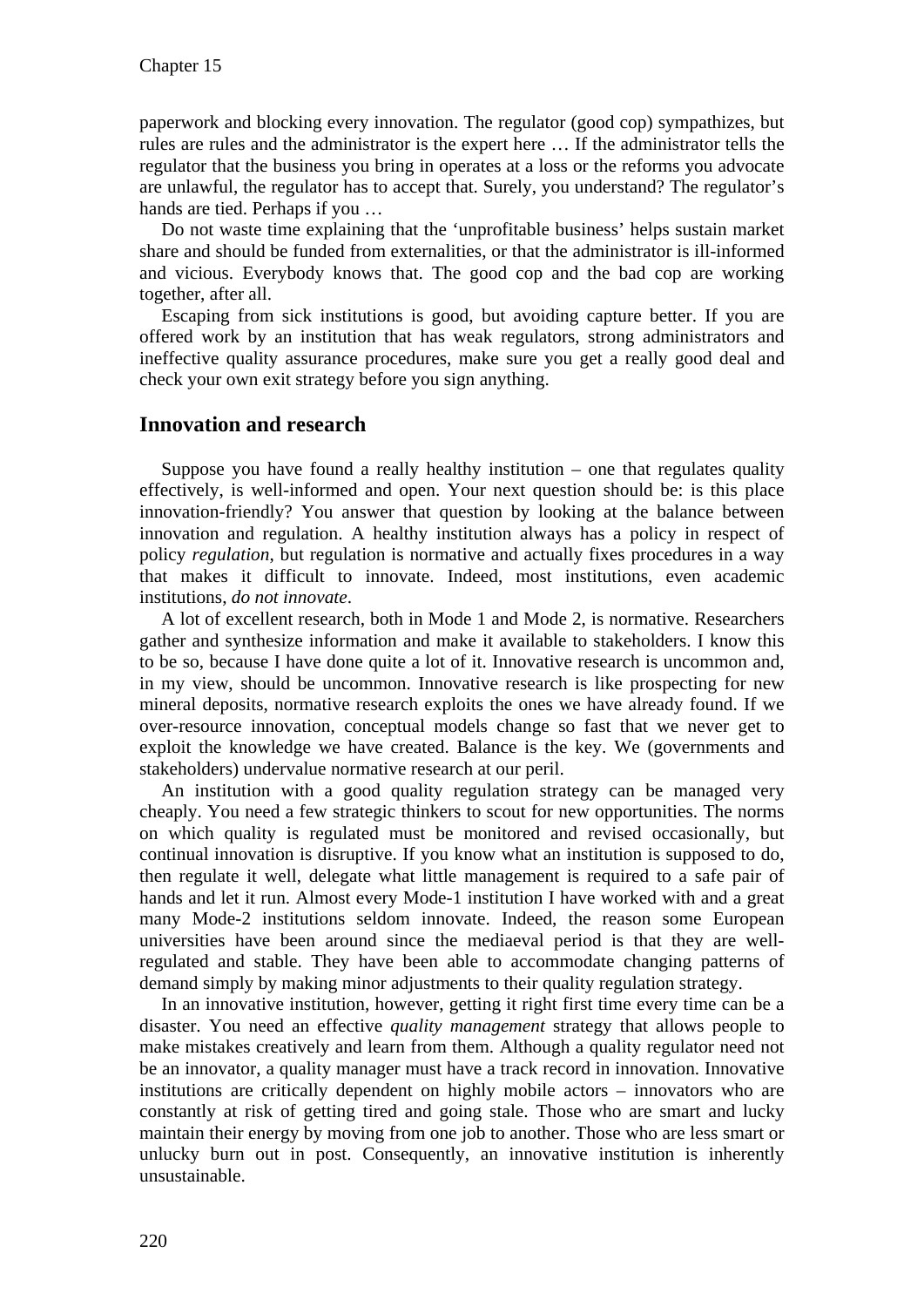Over the last few decades the move to a centralized command economy for knowledge services and the growing fear of litigation and 'bad press' throughout society have shifted the balance between quality regulation and quality management in a way that undermines any attempt to promote a safe, blame-free environment. Consequently, public bodies, including government departments, are increasingly risk-averse. They encourage administrators to prescribe methods in great detail and devise record-keeping procedures that can be used to defend themselves from litigation or sanction. This makes it very hard to innovate in publicly funded institutions.

Indeed, your greatest enemy as an innovator is fear of the unknown. This is true both in Mode-1 institutions (universities) and in Mode 2 and is as disruptive for tenured teachers as for research contractors. It is often aggravated by poor morale among administrators and clerical staff, who may become obstructive – blocking initiatives and creating arcane regulations that protect their own jobs by making it impossible for anyone to act on initiative. They will fight you all the way.

You can only buck this trend while you have a strong regulator who is willing to support you in these battles and your stamina holds up. In the long run, the beancounters and box-tickers will grind you both down so you must get out before your regulator is replaced or starts playing good cop, bad cop. Once you have got things moving, start thinking about your own exit strategy. Ten to fifteen years is about right. This gives you time to make a difference and a chance of getting out in good enough shape to start another adventure.

#### **Managing a Mode-2 team in a Mode-1 context**

If you are not sure you want to run an innovative group, or have no clear idea about what threats or opportunities you wish to address, if you think it might be fun to be Indiana Jones but have no experience of innovative research, please do not follow the advice in this section. It will go wrong; you will hate it. As principal investigator, you will have to deal with the regulator directly and this is difficult. It is much easier to innovate if you are not the boss and have no direct contact with the regulator. Find yourself a job in management and let someone else take the heat. If in doubt, stay out!

However, if you *are* an experienced innovator and have reached the point in your career where you are *certain* you want to do this, this is what to do. Hire competent innovators to run project teams, delegate managerial responsibility (and accountability) to them and insulate them as far as possible from regulators. Relax quality assurance standards and create an environment in which all personnel are encouraged to make mistakes creatively and accept new challenges when ready to do so. Do not move too fast – especially if your team is embedded in a larger Mode-1 institution like a university. Quality regulation and staff retention are always important – you are trying to find a new balance between regulation and management, not engineering anarchy.

Really good innovators are those who have learned to make high-quality mistakes, so quality management must itself be innovative – it must create a safe environment within which people can make mistakes, bounce ideas off each other, move from task to task and borrow ideas. In an innovative institution, there are only three types of people who may not have a personal exit strategy: they are the Director, (in the early stages of development, when continuity is essential), the administrator and academic dead wood. As the manager of an innovative team, your task is to get rid of the dead wood either by encouraging it into growth or cutting it off.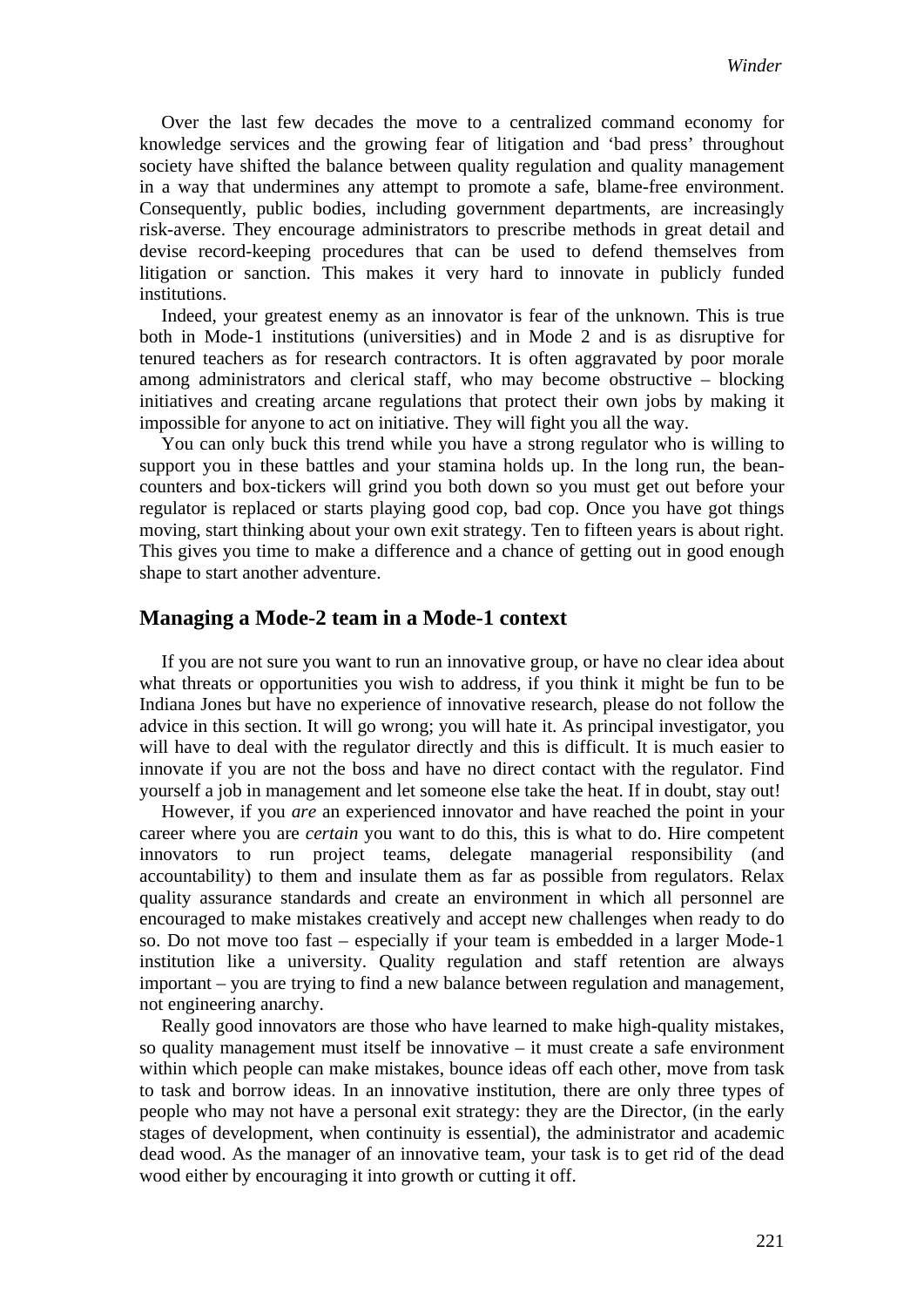You must expect strong resistance from your parent institution and may reasonably demand robust support from your regulator. Not only will you make enemies when you start threatening that dead wood, you will frighten the life out of the administrators who will tell you all sorts of bogey-tales about the dire consequences of changing procedures. Please be realistic about your chances of success. Is there a lot of dead wood about? Is your parent institution risk-averse? Is it over-regulated? If so, don't go there!

If you decide to try, make sure the Mode-1 institution you have chosen understands the risks. Ask your regulator about *its* exit strategy. What does the regulator want your team to look like in ten or twenty years? If possible, negotiate a succession policy that will facilitate this and keep it under continual review.

## **Regulating Mode 2 in a Mode-1 context**

As the regulator, you can only afford to hire an innovator if the Mode-2 team is embedded in an institutional setting that is healthy enough and stable enough to absorb intellectual diversity. If this is not the case – if you are a stand-alone research centre or embedded in a risk-averse university, start with an innovative phase to get things set up and gradually shift to normative work. With luck the manager will have a personal exit strategy and you can negotiate a succession policy that will facilitate this. Develop a strategic plan that gradually strengthens regulation, weakens management and replaces your innovators with 'safer' personnel by natural wastage. Last, but by no means least, help your manager to develop a personal exit strategy and get out in good order before (s)he dies of frustration.

You must be honest with your manager and demand the highest standards of integrity from administrators. If you start playing good cop, bad cop, you have failed as a regulator. If you have a really good manager (s)he will bail out, and take all your innovators away. Your colleagues may cluck sympathetically and turn a blind eye to your failure, but everyone knows how the Mode 1 / Mode 2 split works. Mode-2 researchers owe their colleagues a much greater debt of loyalty than they do to you, especially if, by your actions, you have shown yourself incapable of accommodating them. You may moan, you may accuse them of asset stripping and disloyalty, but noone will care. If contractors are any good at their job, they will treat you with contempt. If they lack confidence, they may stay, but morale will collapse, costs will spiral and the institution as a whole will sicken and you will look stupid.

Defensive auditing procedures and draconian central regulation will reduce managerial wriggle room, increase costs, destroy morale, delay completion, frustrate innovation and aggravate problems of staff retention, particularly among experienced staff and those with marketable skills. This will create a problem of over-delegation. Tasks requiring time, professional experience and judgment will devolve to students and early-stage researchers because there are too few experienced researchers in the system. You will be bounced into a Fire-Fighting mode that further damages morale and increases costs.

For the price of one old hack you can hire two or three Early Stage Researchers, but don't be tempted to do it. Any problem that cannot be solved by an Early Stage Researcher in three to five years will be beyond you. Quality standards will slip and so will your revenues both from research and from research-led teaching. Young researchers will be given responsibility for 'mission-critical' tasks at a stage in their career when they should be making mistakes and learning their craft. Those that survive usually try to get jobs as teachers, but their research and managerial skills are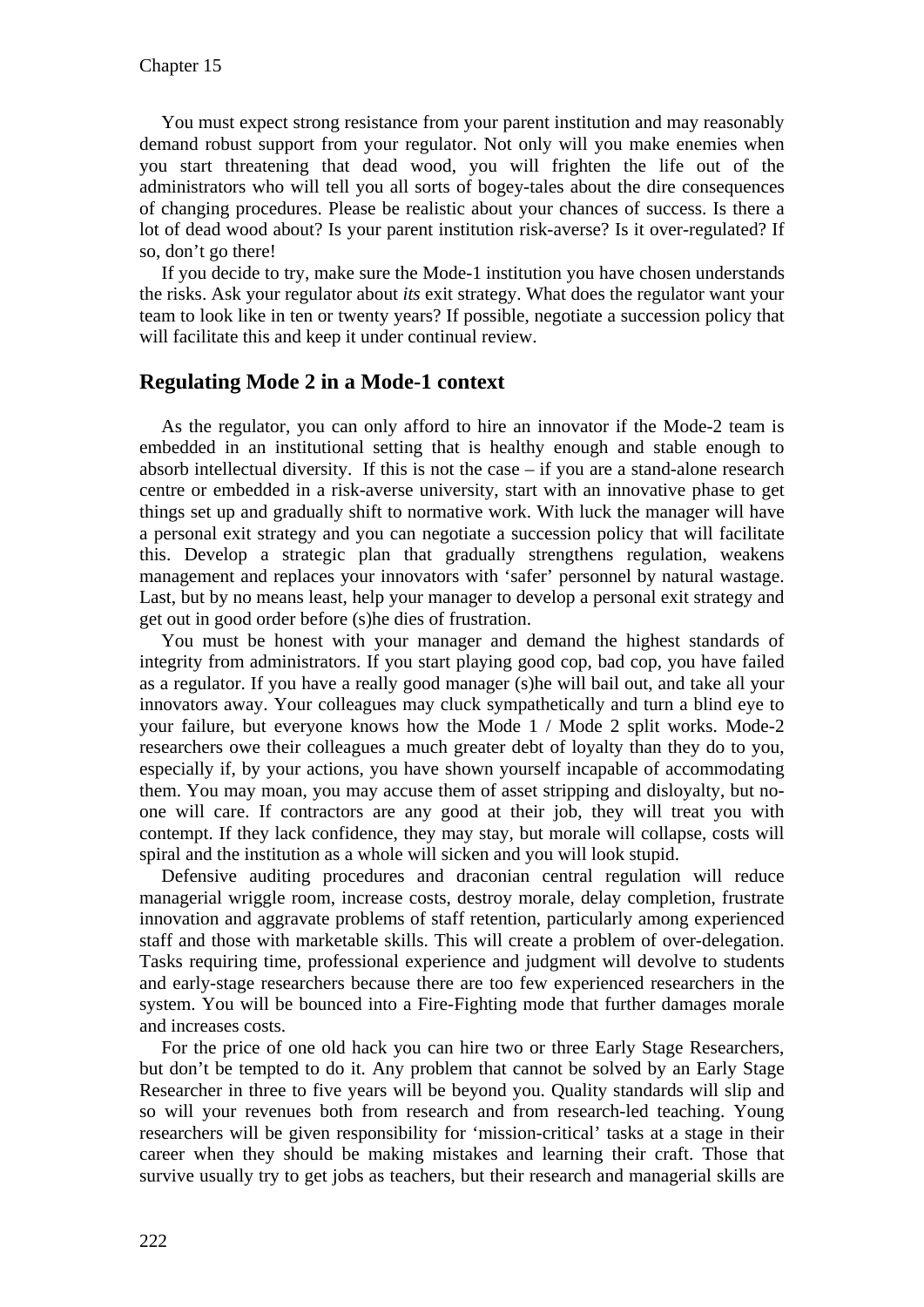often stunted in this unsafe, over-regulated environment. They are too busy filling out forms and fooling around with administration to learn their trade effectively and that, too, will drag you down the league tables.

As a regulator, you can destroy your institutional credibility by taking your senior colleagues beyond their innovative 'comfort zones' and then trying to tame juniors by regulating your way out of difficulty. If you are serious about innovation, you must weaken regulation, forget all that stuff about getting 'it' right first time every time, and allow those below you to manage quality. If you are not serious about innovation, concentrate on normative work.

#### **Quality management**

The first rule of quality management is to push managerial responsibility down the institutional hierarchy and regulate just enough to protect inexperienced staff from costly and embarrassing failures. Once a student has stopped making novice mistakes, you help him/her build up a portfolio of successful projects. As (s)he completes these 'test pieces' you must find out what level of risk (s)he is comfortable with and let him/her push the margins a little.

Your aim is to provide a form of delayed reinforcement. If they fail, you help them understand why the failure occurred and encourage them to try something new. If they succeed, you send very clear messages that they have succeeded and allow them time to consolidate the work at that level. Many will reach the edge of their innovative 'comfort zones' quite early and should then be found work that matches their appetite for risk and stimulation. You should never knowingly drive staff beyond these comfort zones.

Stress in the workplace arises whenever people or institutions deny the constraints under which they operate. This is so in a struggling business trying to deny the evidence of its own failure and in a research team that constantly pushes people beyond the limits of their own abilities. That stress actually reduces ability by eroding confidence. It locks personnel into a vicious cycle of failure and retreat that leads to isolation, obfuscation and spurious claims of originality. Let people find their own level and hold it so they experience the fulfilment of succeeding close to the boundaries of their current ability.

Once they have settled at that level, a significant proportion will come back and ask for more responsibility. If the risk of failure is acceptable, they should be given it. When people start to grow in this way, holding them back is counter-productive. An innovator whose natural desire to take risks cannot be accommodated in the current institutional setting will inevitably start looking for a more risk-tolerant employer. Let them go. Indeed, it is an error to imagine that the most valuable personnel are the most risk-tolerant.

To innovate one must communicate – the idea must strike an answering chord in a substantial part of the population. Relatively small conceptual adjustments often pay good dividends and institutions below a certain critical mass should concentrate on retaining moderate risk takers. Ideas are cheap and one seriously scary innovator can easily create enough epistemic diversity to occupy a team of twenty or thirty normative researchers. If a colleague's risk tolerance or desire for a change destabilizes the team as a whole, help them develop an exit strategy that will move them to a more congenial environment. If they are any good they will be channelling business back to you within five years. If they are accident-prone, someone else will be paying for damage limitation.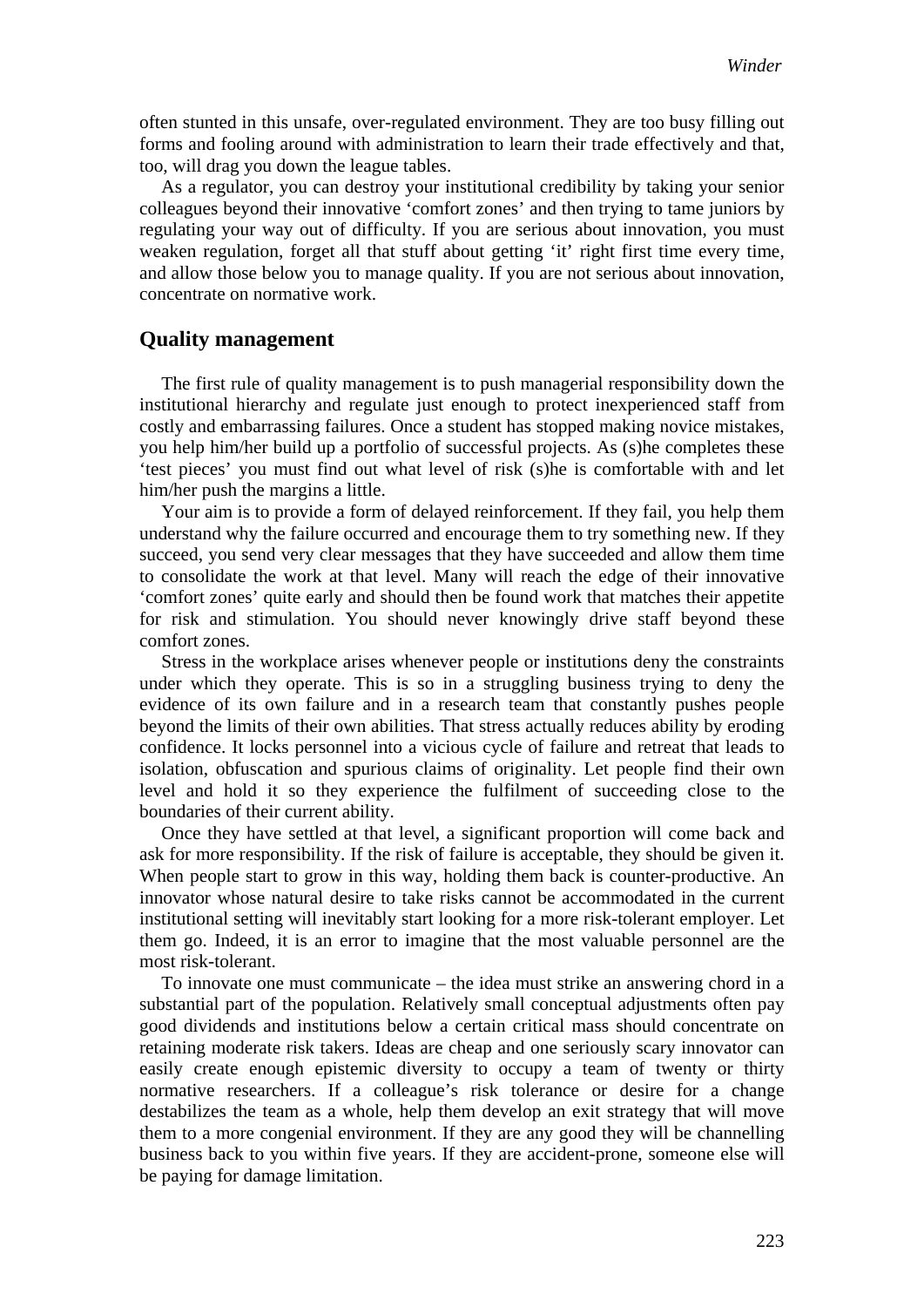There are circumstances where a risk-taker should also be a team leader, but often he or she is more comfortable and valuable in a consultative or managerial role while the team leader manages relations with the regulator. Indeed, in small projects where stakeholder communities face serious threats, a risk-tolerant project leader can be a disaster, while the same person in a supporting role can pay huge dividends. The exceptions to this rule are when you are trying to create an innovative team from scratch or reform one that has gone stale. Then it may pay to create a project with a start date, an end date and a deliverable (a viable research team) and put a risk-taker in to act as pathfinder. If you do this, develop a succession policy that will calm things down once the job has been done, and help the risk-taker move on to a new adventure.

## **Sustained innovation**

You cannot educate Mode-2 researchers in an institution that cannot facilitate Mode-2 research. Innovation is part of Mode 2 – only part, but an indispensable part. So your training facility needs just enough regulation to meet statutory and ethical standards and avoid mission-critical mistakes. Any more than that and quality of the educational service you provide will fall as, indeed, will the quality of the research you undertake. One might imagine, then, that the easiest way to educate Mode-2 researchers would be to privatize the task and let market forces drive the failures out of business. However, in my experience this does not work. Many effective innovators go out of business anyway, while the universities, for all their faults, have been financially viable for centuries.

As I have already explained, really active innovators need a large team around them to absorb and exploit the conceptual diversity they create. Most institutions have a critical mass below which they cannot do this. Innovators are highly mobile and perfectly happy to walk away from an institution that tries to curb their enthusiasm. If your team is too small you can easily lose all your key personnel in a few months. Even the 'golden handcuffs' strategy (paying an innovator enough to keep him/her with you for ever) can be counter-productive because innovators get bored and go stale. The 'infant mortality' among science parks and semi-commercial research centres is alarmingly high for this reason. You need quite a crowd of innovators to keep things going for more than a few years.

Furthermore, a substantial proportion of the Mode-2 budget comes from public funding and those who spend that money must be regulated. Simply shifting money from universities to private businesses will move the problem of over-regulation from one set of institutions to another but will not solve it. We need to liberalize, not privatize. Put bluntly, if policy makers can shift the balance between regulation and management to favour innovation in the private sector, there is nothing to stop them doing so for the universities. If they cannot do it for the universities, they probably cannot do it at all.

The guiding principle is very simple. If you want innovation, managers must be allowed to manage. This can only happen if regulators allow managerial responsibility to be pushed far enough down the institutional hierarchy to allow this to happen and, for that, they have to relinquish control. Of course, they cannot cede their task of regulation, so they must negotiate a minimal set of deliverables for the work and hold managers accountable for the lawful, timely, efficient presentation of those deliverables.

Provided the rules of the contract, ethical and statutory obligations are met, regulators have no right to interfere in the management process. Indeed, any agency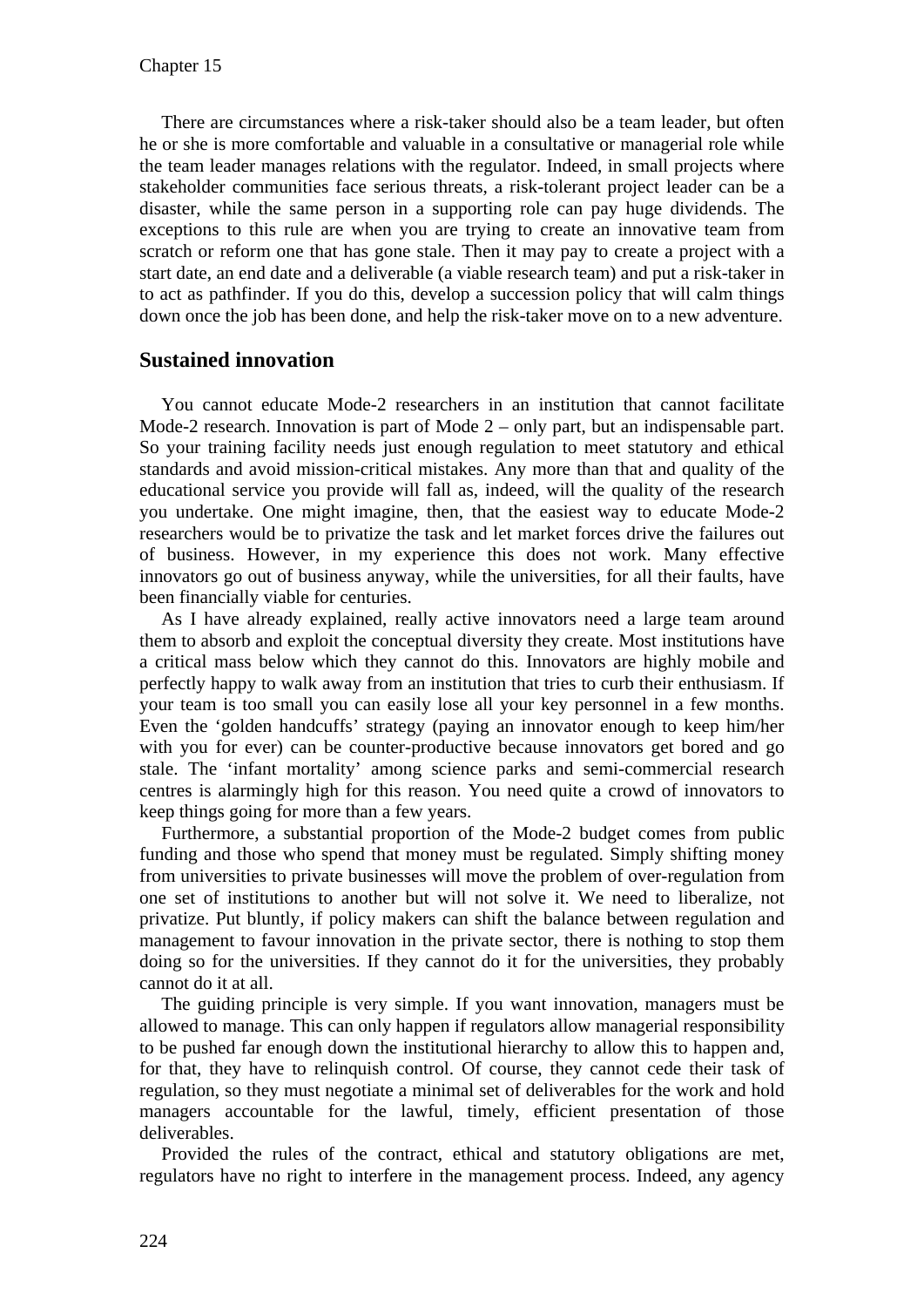that disrupts the research process may reasonably be held responsible for failure to meet the terms of the contract arising through that action. Consequently, regulators and external stakeholders should not intervene in any legitimate managerial decision unless they are prepared to accept liability for that action under the contract. This is widely understood both by regulators and (especially) by managers.

The role of individual players cannot be over-emphasized in Mode 2. If you want people to succeed in a risky business, you need teachers and mentors who can encourage people to take risks and have the experience to distinguish acceptable from unacceptable levels of risk and mount an effective rescue strategy when things go wrong. It also helps if mentors really enjoy watching other people succeed. This is why I assert that the only people able to manage innovation are those who have a proven track record as innovators. Those who have had personal experience are less tempted to upstage innovative novices or abandon them when things go wrong.

The downside of the quality-management approach, however, is that the risk of failure must be real. There can be no accountability in an educational system that is too weak to weed out failures. Sadly, one of the effects of over-regulation in the knowledge sector is that it has become increasingly difficult to tell a student or university employee they have not got what it takes. Indeed, one of the ironies of the Mode 1 / Mode 2 split is that in Mode 2, excellent researchers have a career expectancy of less than ten years while, in Mode 1, incompetent researchers are almost impossible to sack and often get promoted into a sinecure just to keep them out of mischief. The institutions that train researchers should be broad enough to accommodate innovative and normative approaches, but sufficiently committed to quality to weed failures out.

#### **Why researchers fail**

In the early 1980s I was working as the Operations Manager of a small airline. We had started with one nine-seater aeroplane and two pilots and built up to a small outfit with thirty or more aircrew. The company was gradually moving from an innovative into a normative phase and I was thinking about a career in research. I was discussing my exit strategy with a colleague who told me there were two types of pilot. There were those who wanted to fly supersonic, and those who became deeply interested in Tiger Moths. The question I should ask myself, he suggested, was: "do I really want to fly supersonic?"

He believed that most well-adjusted people have an intuitive sense of their own strengths and weaknesses and match their aspirations to them unconsciously. If you want to do something enough to devote a few years to practice and trial, the chances are you have the ability and will succeed. My colleague gave me good advice and I have passed it on to others since. Often it works out rather well, but sometimes it goes badly wrong. It works particularly well in civil aviation.

Civil aviation is an unusual sector. The relationship between management and regulation is well understood and regulation (rightly) plays the dominant role. Anyone involved in ground or air operations who starts creating new procedures can jeopardize public safety and place the whole enterprise at risk. For this reason professional accreditation and testing are very demanding and the industry weeds out those who cannot or will not accommodate procedural norms. Although an undergraduate student can win distinction by averaging 75% in examinations, a pilot who scores this badly will fail.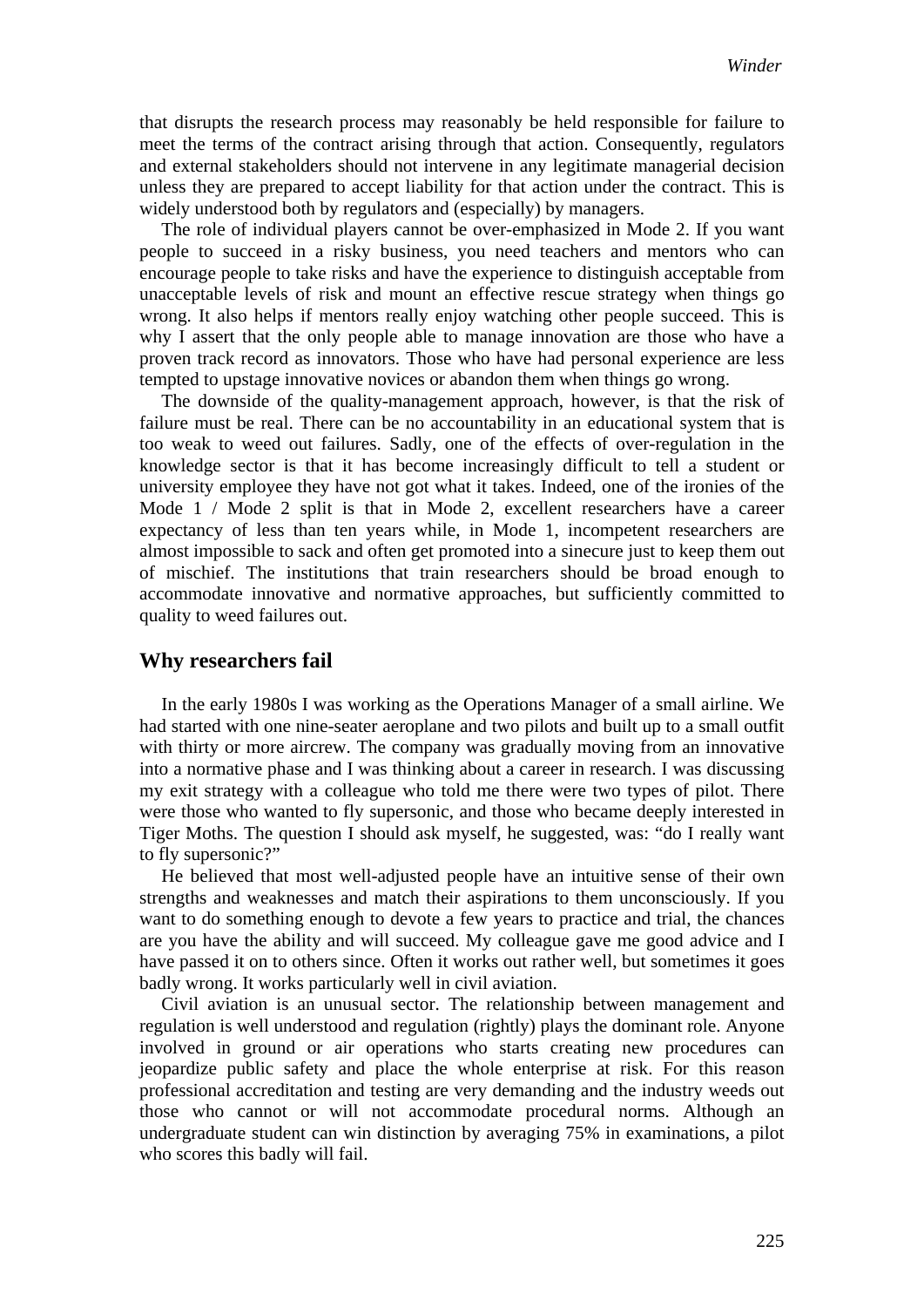In a research setting, however, there is no 'correct' procedure. Although most academics do not innovate, the freedom to do so has been written into our contracts since the seventeenth century. Consequently, academics sometimes encounter students who want to 'fly supersonic' but lack the technical and temperamental discipline to do so. In Mode 2 we have an ethical obligation to identify and exclude the accident-prone and incompetent. This has nothing to do with hegemony and elitism, but with economics and ethics. Incompetent innovators are expensive to employ and often work under such extreme stress they can destroy their own lives and those of the people around them – especially vulnerable stakeholders.

There are, in my experience, five common categories of incompetent innovator:

- 1. **Risk-insensitive**. One occasionally encounters a researcher who appears risktolerant, but is actually risk-insensitive, accident-prone or plain stupid. Competent risk-takers operate on the margins of their comfort zones, not in uncharted territory. Some people can learn risk-sensitivity and it is worthwhile trying to teach them. Some cannot.
- 2. **Desperate risk-takers** are often bounced into taking risks by boredom or lack of career opportunities. Many are middle-aged and trapped in dull jobs or unemployed. However, the problem is never one of age alone. It is certainly possible to teach a middle-aged or elderly person Mode-2 skills. I have seen students in their 60s and 70s do excellent work, but those who have not grown accustomed to risk before their 40th birthday seldom adjust well to Mode 2.
- 3. **Stone-steppers** are people who see innovation as a means to an end as a stepping-stone they can use to get somewhere else. Stone-steppers cut corners on research and often make spurious claims of originality. Like true innovators, they have an exit strategy but they are often working so far beyond their comfort zones that their strategic ambition is to stop researching as soon as possible and get into academic politics. Many of them succeed, alas.
- 4. **Psychopaths** are incompetent, unethical opportunists who sometimes masquerade as innovators. Researchers who seem to get trapped in an endless cycle of crisis management and are always 'too busy' fighting fires and dealing with regulators or administrators to do any research of their own may be psychopaths. Psychopaths may have been associated with isolated successes, but never have a solid trackrecord in their own right.
- 5. **Information blockers** usually lack confidence in their own abilities and so make themselves indispensable by annexing administrative responsibilities. They often create a complicated web of interdependence that prevents anyone working without their cooperation. An information blocker can easily paralyse a research team. Information blockers often bombard colleagues with unwanted e-mails and yet always retain a critical piece of the jigsaw so you can do nothing without them.

You cannot allocate a person to one of these classes purely on working style. It is especially difficult to distinguish a very ambitious risk-taker from the risk-insensitive type; a desperate risk-taker from a genuine innovator trapped in a dead-end job; a stone-stepper from a jaded innovator; a psychopath from a courageous trouble-shooter or an information blocker from a knowledge gatekeeper. The only way to be sure is to look at their track-record.

Those who have been given tasks commensurate with their training and aspirations and yet who continue to fail, to bluff their way out of the mess they have created or to shift the blame onto others should be encouraged to look for another job. Regulators should be particularly wary of people who seem to fail in a consistent way. If they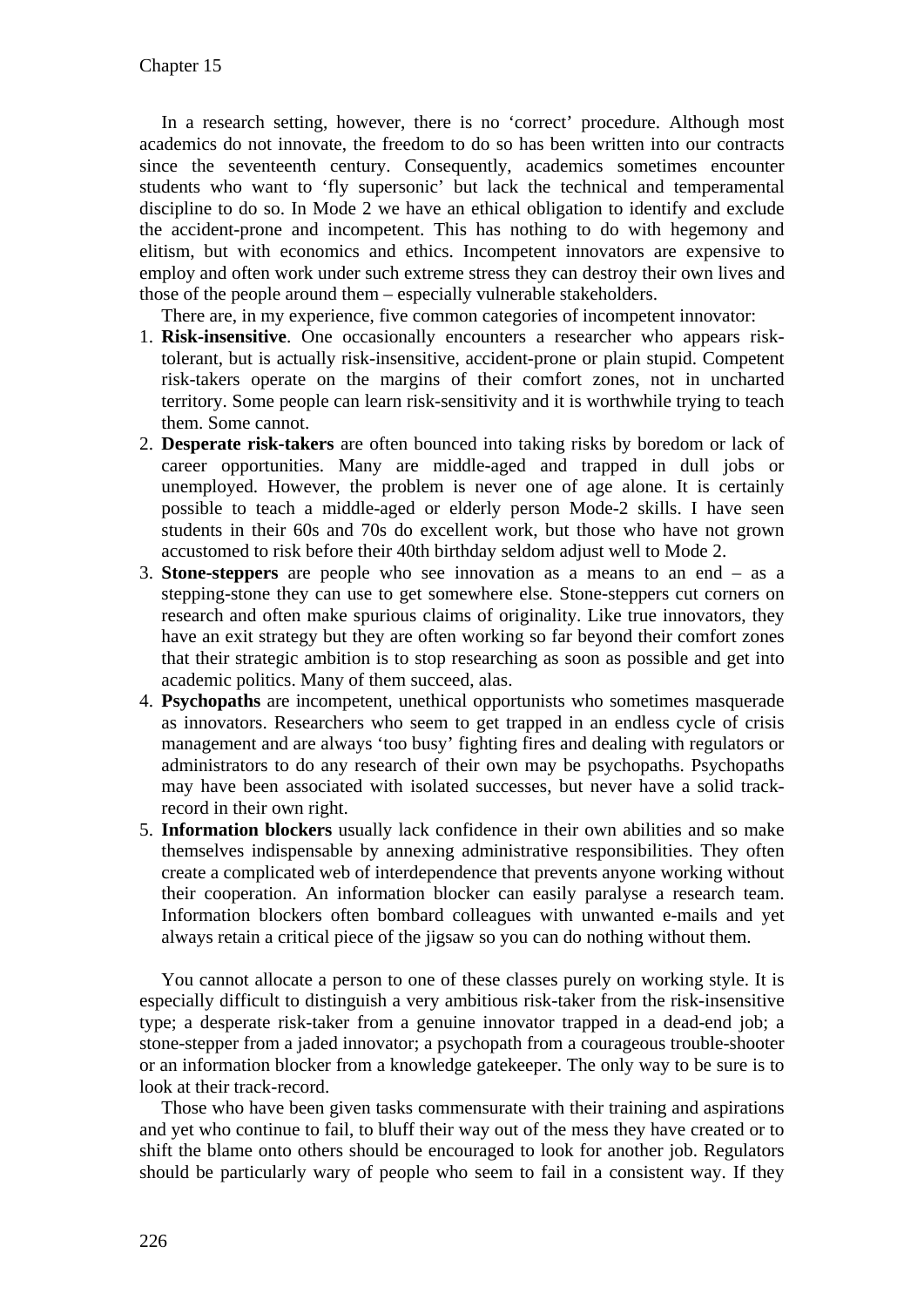continually make promises they cannot keep, fail to show initiative, get involved in angry clashes with vulnerable colleagues or pick up unnecessary administrative responsibilities, it is probably time for a change of scenery.

A regulator's guiding principle in this must be that everyone is allowed to make mistakes, but that no one should make the same mistake twice without discussing the risks with the regulator and seeking formal approval. If the regulator sanctions the risk, the buck stops with the regulator. If not, the person who takes the initiative must carry the can.

#### **To the doctoral student**

Your doctoral project is usually your first serious piece of research, not your life's work. Like all projects it has a start date, an end date and a deliverable. You have to find a lawful, timely, efficient creative way of producing that deliverable. Very few contractors last more than ten years, so think of this as a sabbatical from the real business of life, not as your life's work.

Projects have regulators. Yours is no exception and your relationship with the regulator is important. You must either get along or move along. The trick is to negotiate a division of labour with the regulator. Research never goes according to plan, but you *must* have a formal agreement to use as a basis for immediate action. As things progress, you will have to re-negotiate. Keep the process open and unemotional; there is usually room to compromise.

As a doctoral student, your regulator will probably be a small institution (typically a university department). Your regulator is responsible for the extrovert quality of your work. Your doctoral supervisor is the link that connects you to the regulator. The regulator represents the interests of outside stakeholders. It is responsible for quality assurance and accountable for all the project's resources. If you damage a stakeholder's interests, the buck stops with the regulator. Really large projects often co-opt stakeholders to sit in an advisory capacity. When they do this, however, those external stakeholders *do not get a vote* unless they accept a share of the regulator's financial and ethical liability.

Doctoral projects, of course, do not usually co-opt stakeholders – the budgets (and risks) are too small. Here the regulator is a group of experienced personnel who represent stakeholder interests. The regulator delegates managerial responsibility and accountability to *you*. It also delegates some regulatory duties to your supervisor and usually appoints one or more supplementary advisors to support you both. This is the core team of your project.

You are your project's manager – responsible for timely, lawful, efficient, creative action. That is your job and you should take it very seriously. In my experience noone ever failed to win a doctorate through lack of ability. If you lacked the ability to get a doctorate, you would not have been made a project manager. However, very many gifted students screw up because they lack basic managerial skills or fail to take their managerial responsibilities seriously.

In Mode 2, research is a job. You have to be able to do it when you have a headache or when your love-life is in ruins. You have to have enough in reserve to be able to do it again if you want to. This is important. If you produce a brilliant thesis, but are so traumatized you never want to research again, you have been operating beyond your comfort zones. You have failed to demonstrate your ability to join a post-doctoral programme and should not be awarded a doctorate. Even if you get away with it (many do) you will have failed. Don't burn out on your first project!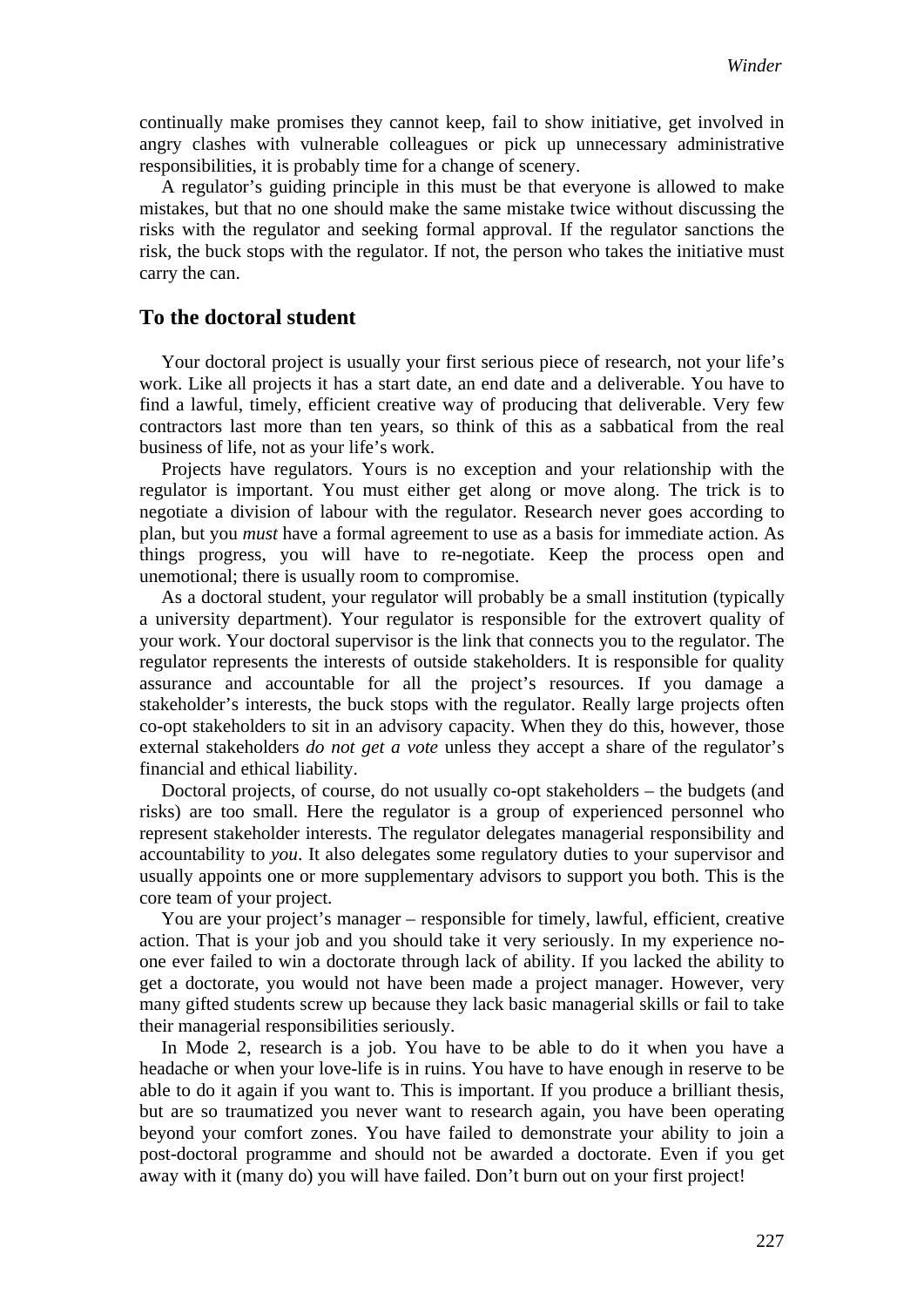A helpful way of thinking about the relationship between regulation and management (due to Vickers 1965) is to imagine a driving game in which the player tries to keep a car on a simulated race-track. When speeds are low the player concentrates on staying close to the middle of the track and getting to the destination. As the road twists more erratically and the simulated car accelerates, the driver begins to lose control and is struggling to keep the car within the white lines on either side of the track.

The task of the regulator is to set thresholds (akin to those white lines) and monitor managerial performance in respect of them. If your actions seem likely to violate a threshold, your supervisor will warn you. If you actually violate a threshold (or ignore advice) (s)he will take action. You may even find yourself disqualified. Your task is to negotiate the twists and turns safely and get to your destination. You are free to innovate *as long as you respect those thresholds and stay in control*. Your supervisor monitors those thresholds and ensures that the risks are acceptable. If there are external stakeholders involved, you may be monitored quite closely. If it's pure research, you can expect a little more freedom.

Sometimes students find regulatory thresholds so restrictive they feel trapped by them. Often the root problem is poor technique. Keep trying. Performance improves with practice. However, sometimes there is a case to be made for de-regulation and you must negotiate, either with your supervisor or through the advisors appointed to support you. However, you should remember that when stakeholder interests are threatened, it is the regulator that takes the blame. Ultimately, it is for the regulator to decide what risk levels are acceptable. Managerial responsibility is delegated to you, subject to those constraints.

If you are unlucky (or accident-prone) the regulator may tighten the rules part way through the project and so reduce your ability to manage. This is rare in a doctoral project, but does occasionally happen. Regulation is usually tightened when a riskaverse regulator is running a risk-tolerant manager and gets stressed into punitive action. This is what happened when civil servants tried to regulate researchers, for example. It can also happen on a smaller scale when a community of Mode-1 academics finds itself regulating a hairy bunch of Mode-2 risk-takers.

If it happens to you, go and talk to your supervisor about risk. Try to negotiate a settlement directly and get something down on paper. Sometimes you need a new supervisor; sometimes you just need to listen carefully to the old one. Remember, the regulator is responsible for extrovert quality and stakeholder satisfaction, you are responsible for introvert quality.

Occasionally the manager panics and knowingly violates regulatory thresholds. This usually happens when (s)he has invested heavily in a project that is going badly and starts to cut corners. Cheating, plagiarism, spurious claims of novelty and a range of unethical research practices ranging from the slightly dubious to the downright criminal can often be traced back to the misery of a badly managed project and a few sleepless nights.

Do not act without first taking advice – even if your supervisor is playing good cop, bad cop. You can always find a third party to mediate – that's why you have an advisor, a student-counselling service and a grievance procedure. Use them. Their job is to help you renegotiate a balance between regulatory and managerial responsibilities. You will not be marked down as a failure if you use them, but you will fail if you deny the existence of a problem. I cannot emphasize this too strongly. Hardly any student fails through lack of ability, but many students fail because they 'know' what external stakeholders expect of them and will not accept regulation. It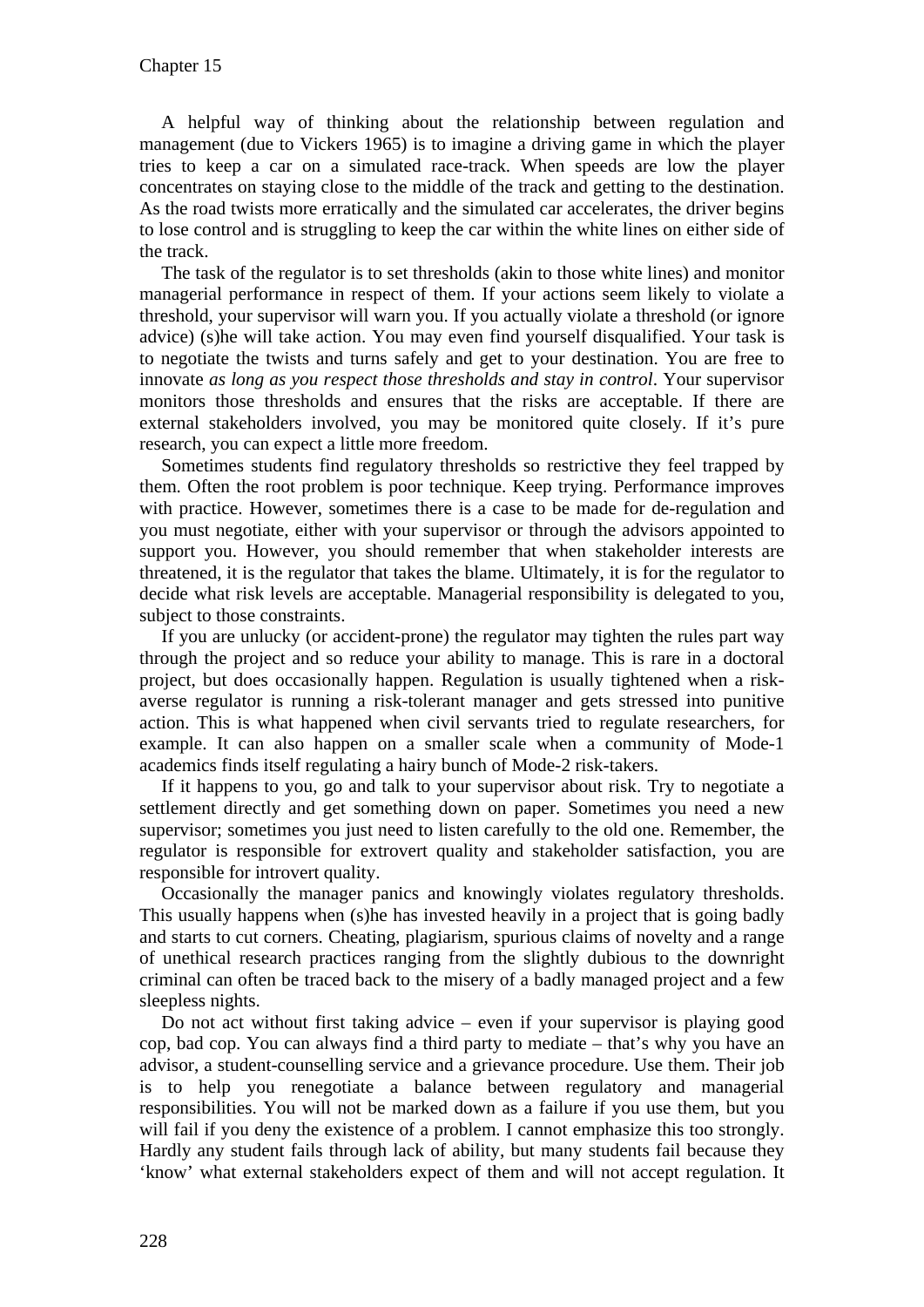really does not matter whether you are 'right' or 'wrong' about stakeholder needs; extrovert quality isn't your problem because you are not the regulator.

Sometimes both catastrophes strike at the same time. The regulator is panicked into playing good cop, bad cop and the manager digs in for a fight. Good managers try to avoid these double-whammies and many will capitulate rather than fight – whatever the cost. Those who wade in tend to be hardened risk-takers of the type an American friend described as 'academic gunslingers'. Often these gunfights are part of a rearguard action (to cover the evacuation of a research team, say) but they are always desperate ventures. To find yourself in one is to have managed a failed project and screwed up your exit strategy. It is nothing to be proud of.

A doctoral student can ignore quite a lot of my advice and still muddle through, because nobody wants you to fail. However, the work will be much harder and much less fun. Innovation is a social process and those who are tortured by doubt and conflict are poorly equipped to participate. Successful innovators do *not* break rules; they negotiate a chance to change the rules and hold that consensus long enough to make a difference. That is your task.

#### **References**

- Ackoff, R.L., 1979. The future of operational research is past [reprint]. *In:* Flood, R.L. and Jackson, M.C. eds. *Critical systems thinking: directed readings*. Wiley, Chichester, 1999, 41-58.
- Ashby, W.R., 1956. *An introduction to cybernetics*. Chapman and Hall, London.
- Beer, S., 1979. *The heart of enterprise*. Wiley, Chichester.
- Boulding, K.E., 1978. *Ecodynamics: a new theory of societal evolution*. Sage, Beverly Hills.
- Checkland, P., 1993. *Systems thinking, system practice*. Wiley, Chichester.
- Churchman, C.W., 1979. *The systems approach*. 2nd edn. Dell, New York.
- Flood, R.L. and Jackson, M.C., 1991. *Critical systems thinking: directed readings*. Wiley, Chichester.
- Gibbons, M., Limoges, C., Nowotny, H., et al., 1994. *The new production of knowledge: the dynamics of science and research in contemporary societies*. Sage, London.
- Midgley, G., Munlo, I. and Brown, M., 1998. The theory and practice of boundary critique: developing housing services for older people. *Journal of the Operational Research Society,* 49 (5), 467-478.
- Naess, A. and Rothenberg, D., 1989. *Ecology, community and lifestyle: outline of an ecosophy*. Cambridge University Press, Cambridge.
- Rittel, H.W.J. and Webber, M.M., 1973. Dilemmas in a general theory of planning. *Policy Sciences,* 4, 155-169.
- Rosenhead, J. and Mingers, J., 2001. *Rational analysis for a problematic world revisited: problem structuring methods for complexity, uncertainty and conflict*. Wiley, Chichester.
- Vickers, G., 1965. *The art of judgment: a study of policy making*. Chapman and Hall, London.
- Von Bertalanffy, L., 1968. *General system theory: foundations, development, applications*. Braziller, New York.